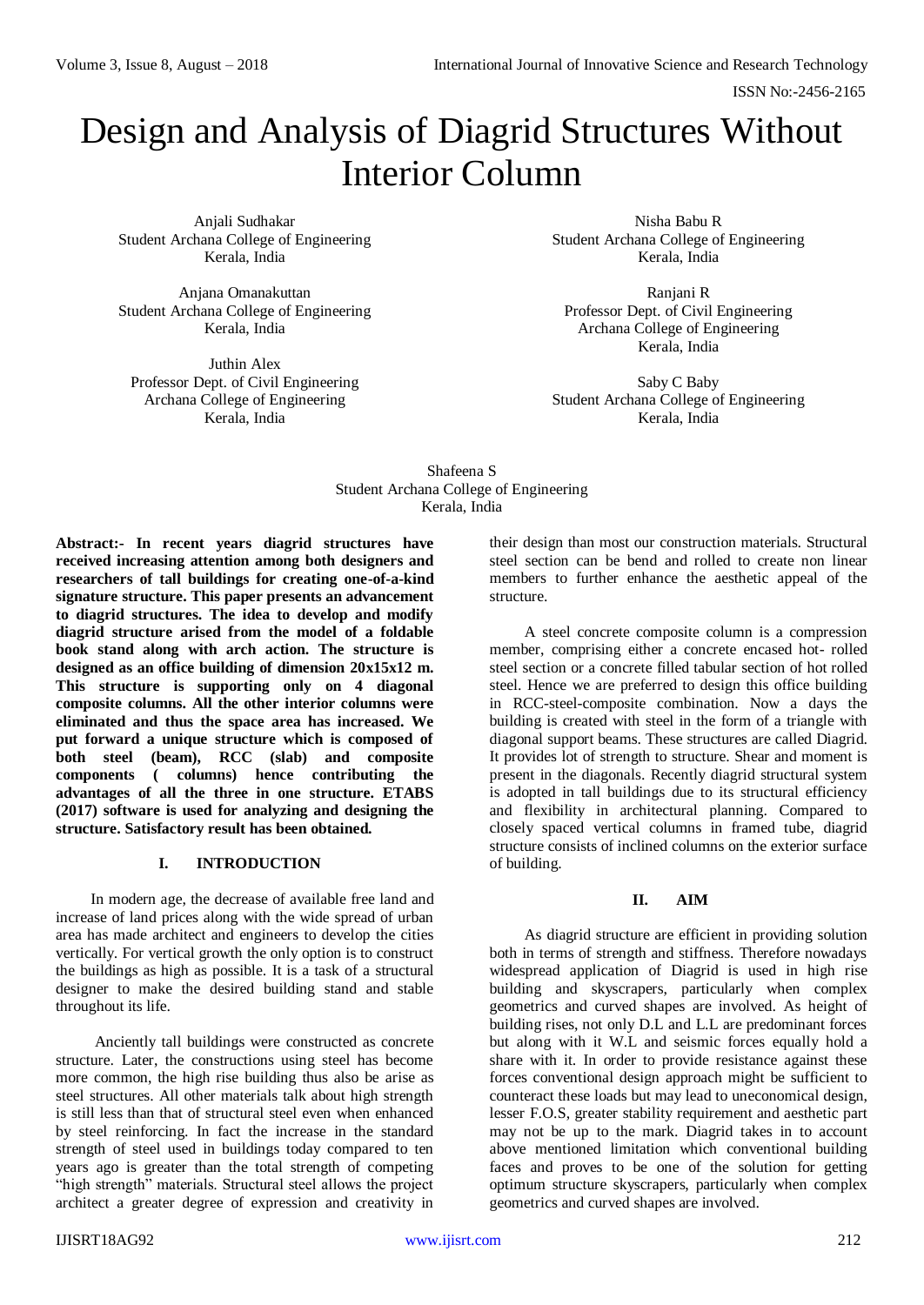- Increasing usable space area- eliminating interior vertical columns.
- Decreases cost of construction-eliminating interior vertical columns
- Load is transferred through the four diagonal columns only.
- To increase the aesthetic view

# **III. SCOPE**

Lot of development are occurring in construction field, that gives arise to different shapes of building. Increasing price value of available free land and also the scarcity of available free land makes architect and engineers to develop the city vertically which gives arise to high rise building. The structure presented in this paper is more stable as compared to conventional structure. It also gives more usable space area as well as more aesthetic view. This structure is also an earthquake resistant structure.

- Increase usable space area.
- More stable structure.
- Earthquake resistant building.

#### **IV. METHODOLOGY**

## *A. Idea Development For Model*

The idea to develop and modify diagrid structures arise from the model of a foldable book stand. In foldable book stand the load is uniformly distributed by arch action.

#### *B. Site Selection*

For an economic and successful project the site selected should have the following requirements.

- 1. Transportation facilities
- 2. Communication facilities
- 3. Availability of enough land
- 4. Water supply and electricity
- 5. Availability of construction materials

Since the proposed site has almost all the above requirements we selected so we select the same site for project.

#### *C. Modeling*

The modeling of our structure is done by ETABS 2016 software.

#### *D. Loading*

The loads considered for the analysis of structure were ,

- Dead load
- Live load
- Seismic load

#### *E. Analysis*

The structure is analyzed using ETABS 2016 software. The innovative and revolutionary new ETABS 2016 is the ultimate integrated software package for the structural analysis and design of buildings. Incorporating 40 years of continuous research and development, this latest ETABS 2016 offers unmatched 3D object based modeling and visualization tools, blazingly fast linear and non linear

analytical power, sophisticated and comprehensive design capabilities for a wide range of materials and insight full graphic displace, reports and schematic drawings that allows users to quickly and easily decipher and understand analysis and design results.

#### *F. Result*

The project is analyzed successfully and satisfactory result is obtained.

# *G. Future Scope*

The building can be constructed as earthquake resistant by providing different types of base isolation methods. The usable space area of the structure can be increased.

## *H. Report Preparation*

Results from ETABS and manual design where prepared.

## **V. IDEA BEHIND THE PROJECT**

# *A. Foldable Book Stand*

The idea behind the project is based on the principle of load distribution in a foldable book stand. The foldable book stand is in the shape of 'X'. In this the load is transferred from the upper half portion to the middle and from the middle the load is transferred through the remaining half portion by arch action.

In this the load is transferred from the upper half portion to the middle and from the middle the load is transferred through the remaining half portion by arch action.

It has a larger potential to withstand the lateral loads to a great extent than the conventional means of loading. It is almost stable when lateral and vertical loads were acted upon it.



Fig 1:- Foldable book stand

# *B. Arch Action*

An arch is a soft compression form. It can span a large area by resolving forces into compressive stresses and, in turn eliminating tensile stresses. This is sometimes referred to as arch action. As the forces in the arch are carried to the ground, the arch will push outward at the base, called thrust. Arch action work by transferring the weight of the whole structure and its loads partially into a horizontal thrust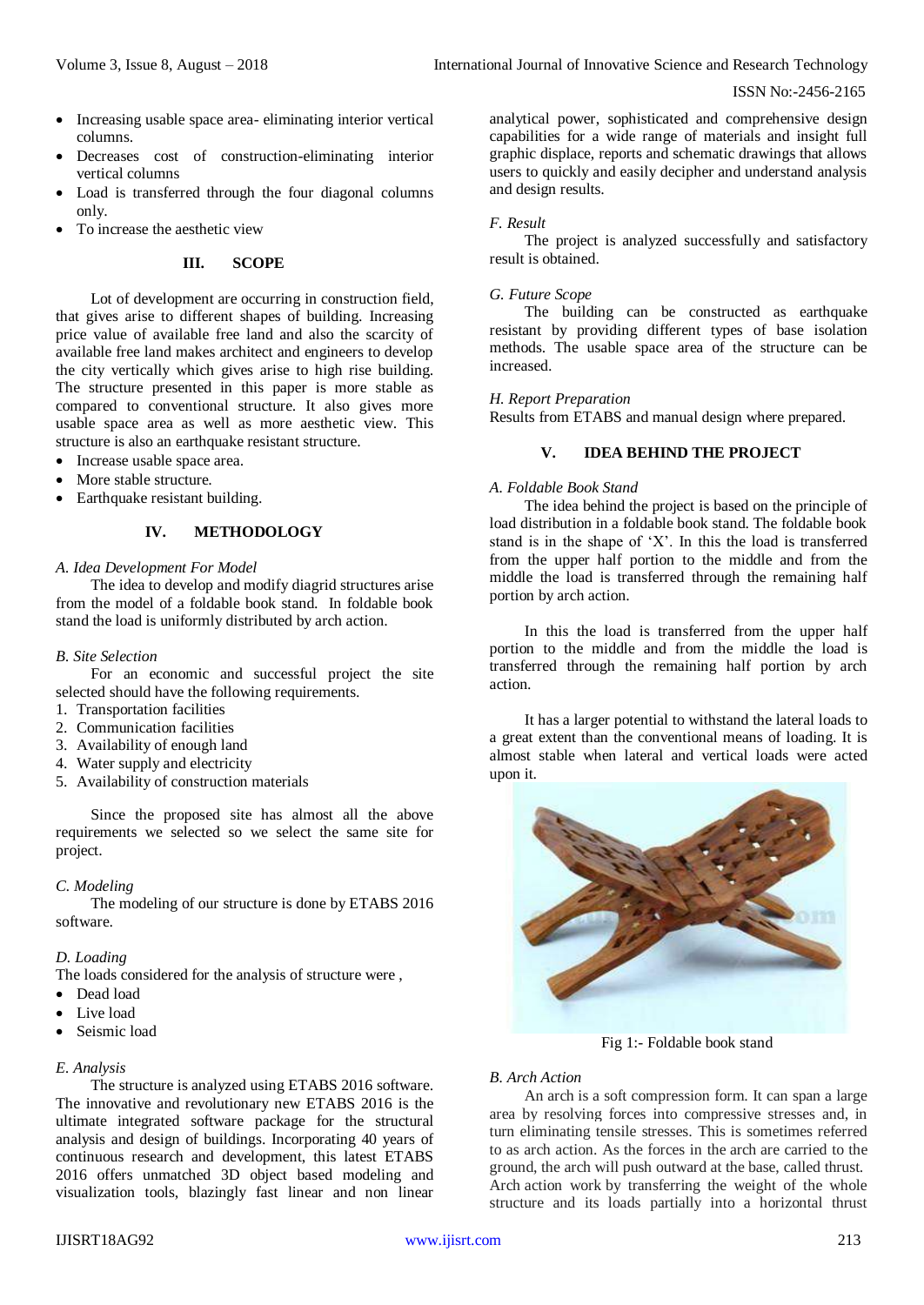ISSN No:-2456-2165

restrained by the abutments at either side. Instead of pushing straight down, the load of an arch shaped structure is carried outward along the curve of the arch to the supports at each end. The weight is transferred to the supports at either end. These supports, called the abutments, carry the load and keep the ends of the structure from spreading out.

An arch works excellently in compression. A structural arch can carry much more load than a flat beam or plank. The forces exerted by an arch are tangential to the ends of the arch, and are called thrust. Thus, a flatter arch will create more force or thrust that is transferred to the ground safely. Overall, an arch will handle compressive loads better than a straight structural member because of the way it safely transfers the loads applied to it more efficiently to the ground. For example, if you had two identical planks of wood and formed one into an arch, the flat plank would break into pieces long before the arch form when identical loads were applied to both.



Fig 2:- Load transfer

#### *C. Diagrid Structure*

Diagrid structure has the qualities of aesthetic expression, 0structural efficiency and most importantly geometric versatility. The diagonal members provide both gravity and lateral load resistance.

Recent trend shows that the diagrid structural system is becoming popular in the design of tall buildings due to its inheritent structural and architectural advantages. Diagrid an exterior structural system in which all perimeter vertical columns are eliminated and consists of only inclined column on the façade of the building shear and overturning moments developed are resisted by axial action of these diagonals compared to bending of vertical columns in fed tube structure.

The diagrid system are the evolution of braced tube structures. The major difference between a braced tube building and a diagrid building is that there are no vertical columns present in the perimeter of diagrid building. Diagrid structures do not need high shear rigidity cores because shear can be carried by the diagrid located on the perimeter. The configuration and efficiency of a diagrid system reduce the number of structural element required on

the façade of the building , therefore less destruction to the outside view.

The structural efficiency of diagrid system also help in avoiding interior and corner columns, therefore allowing significant flexibility with the floor plan .Perimeter diagrid system saves approximately 20% structural weight when compared to a conventional moment frame structure .As in the diagrid , diagonals carry both shear and moment thus the optimal angle of diagonal is highly dependent upon the building height. Usually adopted 60-70 degree.

- *1. Diagrid Components*
- Nodes
- Diagonal members
- Ring beams
- Tie beams
- Core
- Floor slab



Fig 3:- Diagrid structure

The diagrid structural system can be defined as a diagonal members formed as a framework made by the intersection of different materials like metals, concrete or wooden beams which is used in the construction of buildings and roofs.

Diagrid structures of the steel members are efficient in providing solution both in term of strength and stiffness. But nowadays a widespread application of diagrid is used in the large span and high rise buildings, particularly when they are complex geometries and curved shapes.

The materials used in the construction of diagrid are

### *D. Steel Diagrid Structural System*

The most commonly and popularly used material in the construction of diagrids is steel. The sections commonly used are rectangular HSS, rounded HSS and wide flanges. The weight and size of the sections are made so as to resist the high bending loads. They can be quickly erected and the cost of labor for the installation is low.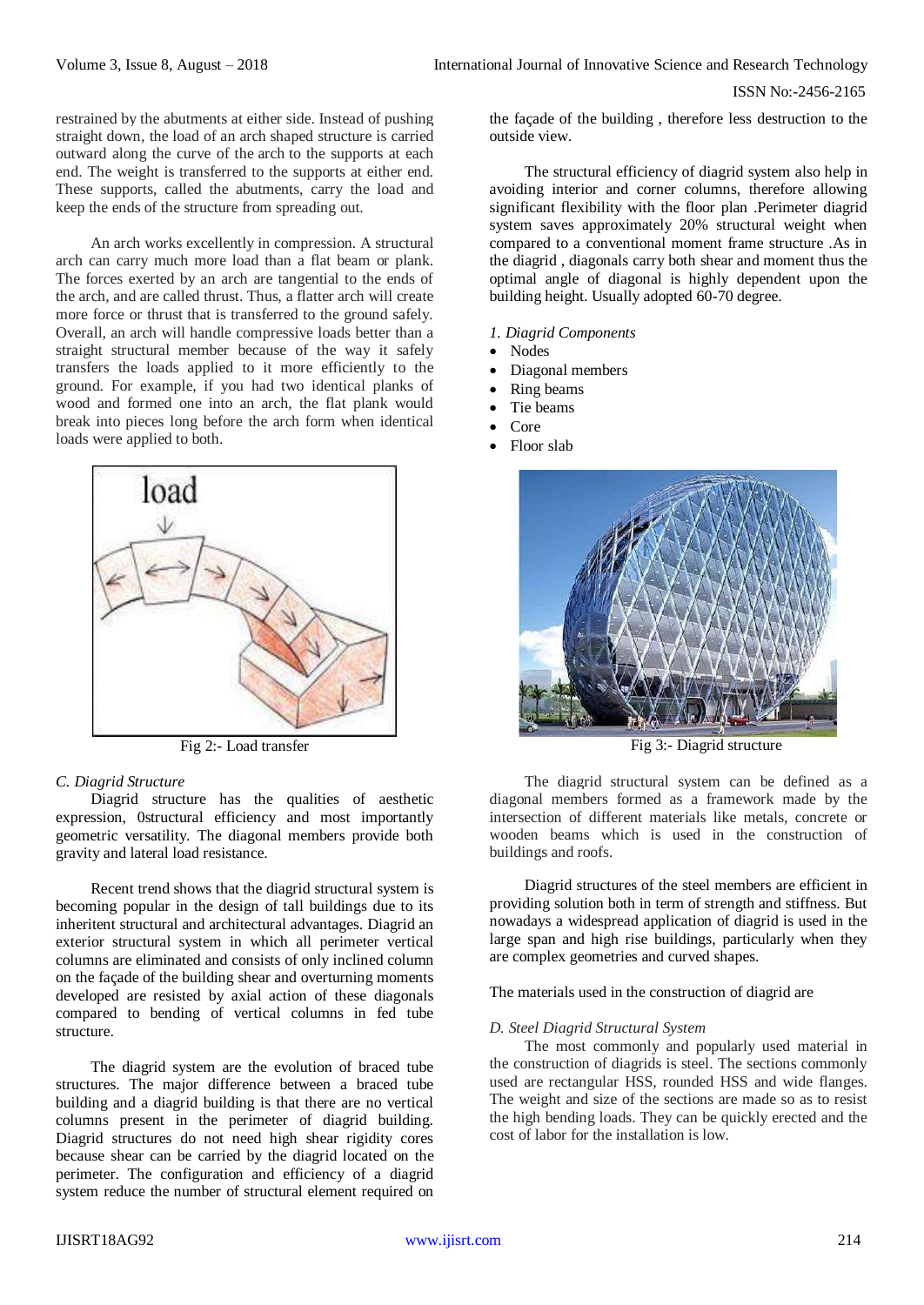

Fig 4:- Steel Diagrid structure

#### *E. Concrete Diagrid Structural System*

The most commonly used diagrid material is concrete. The concrete diagrids are used in both type, precast and cast in-situ. As the precast concrete sections are flexible, it allows them to fit perfectly in the structure geometry. It also protects from fire damages. But the precast concrete constitutes more to the dead load of the structure.



Fig 5:- Concrete Diagrid structure

#### *F. Timber Diagrid Structural System*

The least used material in the construction of diagrid is timber. This material has more disadvantages. The only advantage of this material that the section of timber are easily available in any shape and size. The installation cost is low. The major disadvantages are that timber has lesser material strength. Durability and weathering of timber are the major issues that makes for the disadvantages of timber as a diagrid construction material.



Fig 6:- Timber Diagrid structure

# **VI. ADVANTAGES AND DISADVANTAGES OF DIAGRID STRUCTURAL SYSTEM**

#### *A. Advantages of Diagrids*

The advantages of the diagrid in the construction of the structure majorly improves the aesthetic view of the building. The use of diagrid reduces the steel up to 20% compared to brace frame structure. It doesn't need technical labor as the construction technology is simple.

The diagrid makes the maximum use if the structural material is used. When glass material is used with the diagrid, it allows generous amount of light inside the structure. These structures have majorly column free exterior and interior, free and clear, unique floor plans can be implemented.

# *B. Disadvantages of Diagrids*

The major disadvantages of diagrid system are that it is still not completely explored. This construction needs a skilled labor and the present crew has no idea or the experience in installing diagrids. As the diagrid completely takes over the aesthetic appearance of the building, the design is limited only to diagrid. The common language of floor to floor design is effected as a single diagrid stacks over 2 to 6 floors in it. Only high rise building can install diagrids. If diagrids are not properly designed or installed, it effects the economy and safety of the structure.

# *C. Base Isolation*

We are suggesting the base isolation technique to improve the building as an earthquake resistant structure. Base isolation, also known as seismic base isolation or base isolation system, is one of the most popular means of protecting a structure against [earthquake](https://en.wikipedia.org/wiki/Earthquake) forces. It is a collection of structural elements which should substantially [decouple](https://en.wikipedia.org/wiki/Coupling_(physics)) a [superstructure](https://en.wikipedia.org/wiki/Superstructure) from its substructure resting on a shaking ground thus protecting a [building](https://en.wikipedia.org/wiki/Building) or [non-building structure's](https://en.wikipedia.org/wiki/Non-building_structure) integrity.

Base isolation is one of the most powerful tools of [earthquake engineering](https://en.wikipedia.org/wiki/Earthquake_engineering) pertaining to the passive structural [vibration control](https://en.wikipedia.org/wiki/Vibration_control) technologies. It is meant to enable a building or non-building structure to survive a potentially devastating [seismic](https://en.wikipedia.org/wiki/Seismic) [impact](https://en.wikipedia.org/wiki/Impact_(mechanics)) through a proper initial design or subsequent modifications. In some cases, application of base isolation can raise both a structure's [seismic performance a](https://en.wikipedia.org/wiki/Seismic_performance)nd its [seismic](https://en.wikipedia.org/wiki/Seismic) [sustainability](https://en.wikipedia.org/wiki/Sustainability) considerably. Contrary to popular belief base isolation does not make a building earthquake proof.



Fig 7:- Piezoelectric isolation for foundation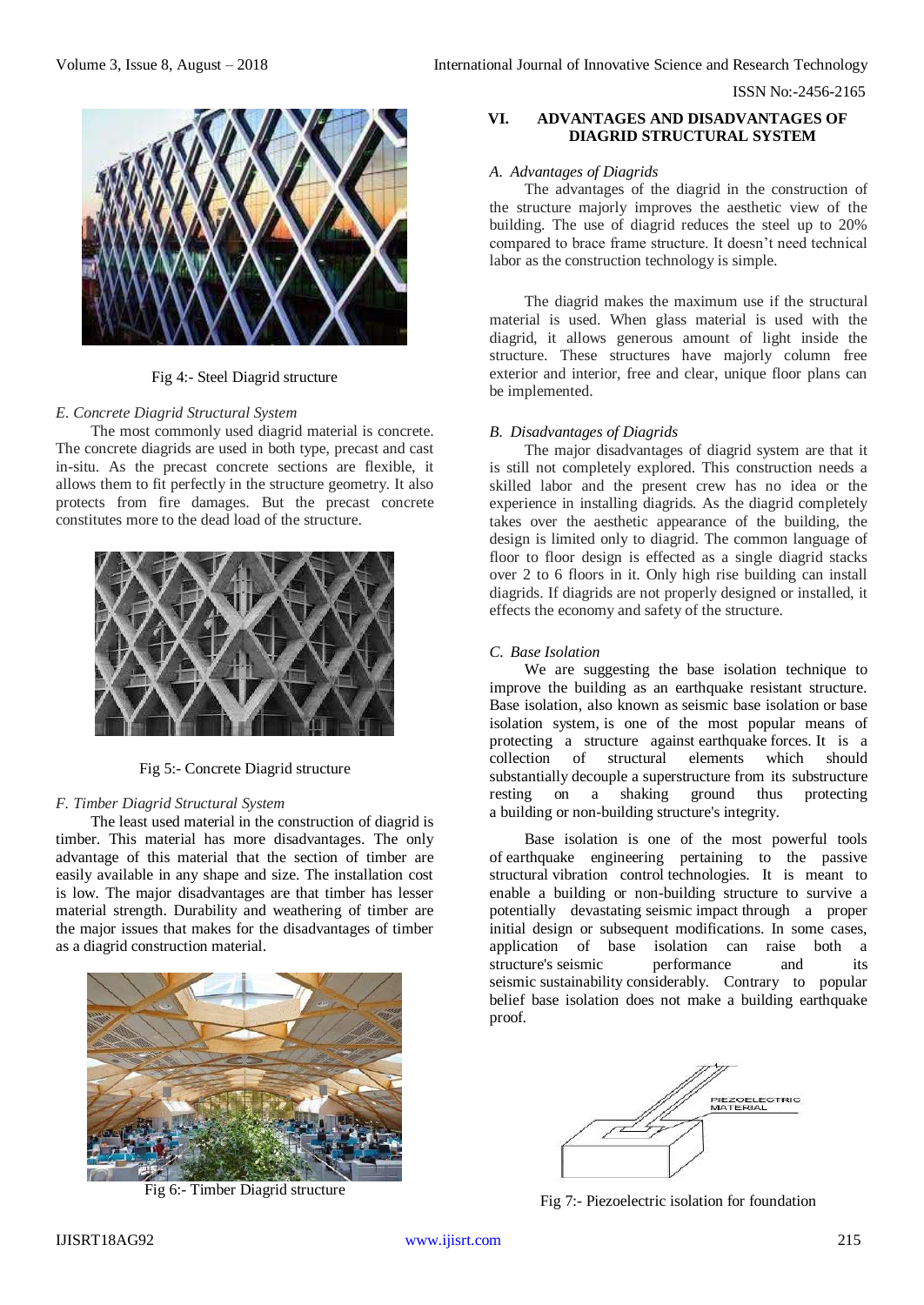ISSN No:-2456-2165

#### *Principle of Base Isolation*

The basic principle behind base isolation is that the response of the structure or a building is modified such that the ground below is capable of moving without transmitting minimal or no motion to the structure above. A complete separation is possible only in an ideal system. In a real world scenario, it is necessary to have a vertical support to transfer the vertical loads to the base.

The relative displacement of ground and the structure is zero for a perfectly rigid, zero period structure, since the [acceleration](https://civildigital.com/earthquakes/) induced in the structure is same as that of ground motion. Whereas in an ideal flexible structure, there is no acceleration induced in the structure, thus relative displacement of the structure will be equal to the ground displacement.

No Structure is perfectly rigid or flexible, therefore, the response of the structure will be between the two explained. Maximum acceleration and displacements are a function of earthquake for periods between zero to infinity. During earthquakes there will be a range of periods at which acceleration in the building will be amplified beyond maximum ground acceleration, though relative displacements may not exceed peak ground displacements. Base isolation is the ideal method to cater this, by reducing the transfer of motion, the displacement of building is controlled.

The main principle of base isolation is to try and isolate the structure from the ground movement so you could just about put it on ball bearings if you like and ground could move underneath it and the buildings stays still.



Fig 8:- Base isolation in a structure

- *Types of Base Isolation*
- *Elastomeric Bearings*

The base isolation system that has been adopted most widely in recent years is typified by the use of elastomeric bearings, where the elastomeric is made of either natural rubber or neoprene. In this approach, the building or structure is decoupled from the horizontal components of the earthquake ground motion by interposing a layer with low horizontal stiffness between the structure and the foundation. Rubber bearings are most commonly used for this purpose; a typical laminated rubber bearing A rubber bearing typically consists of alternating laminations of thin rubber layers and steel plates, bonded together to provide vertical rigidity and horizontal flexibility. These bearings are widely used for the support of bridges.



*Sliding Systems* 

Sliding isolator work on principle of friction this approach is based on the premise that the lower the friction coefficient the less the shear transmitted. In sliding isolator, two pure flat stainless steel plates or spherical surface and articulated friction slider slide over each other during earthquake excitation for initiation of sliding the intensity of existing force must be more than frictional force of isolator. Hence during earthquake excitation the frequency of which is not harmonic, the isolator displacement is of stick-slip nature.



Fig 10:- Sliding system

# *Spherical Sliding Base Isolation System*

Another type of base isolator is the spherical sliding base isolation system in which the building is supported by bearing pads that have a curved surface and low friction. During an earthquake, the building is free to slide both vertically and horizontally.



 $\overline{Fig}$  11:- Spherical sliding base isolation system

# *Friction Pendulum Bearing*

Friction pendulum is a specially designed base isolators. This base isolator work on the principle of simple pendulum by increasing natural time period of oscillation.A similar system is the Friction Pendulum Bearing (FPB), another name of Friction Pendulum System (FPS). It is based on three aspects: an articulated friction slider, a spherical concave sliding surface, and an enclosing cylinder for lateral displacement restraint.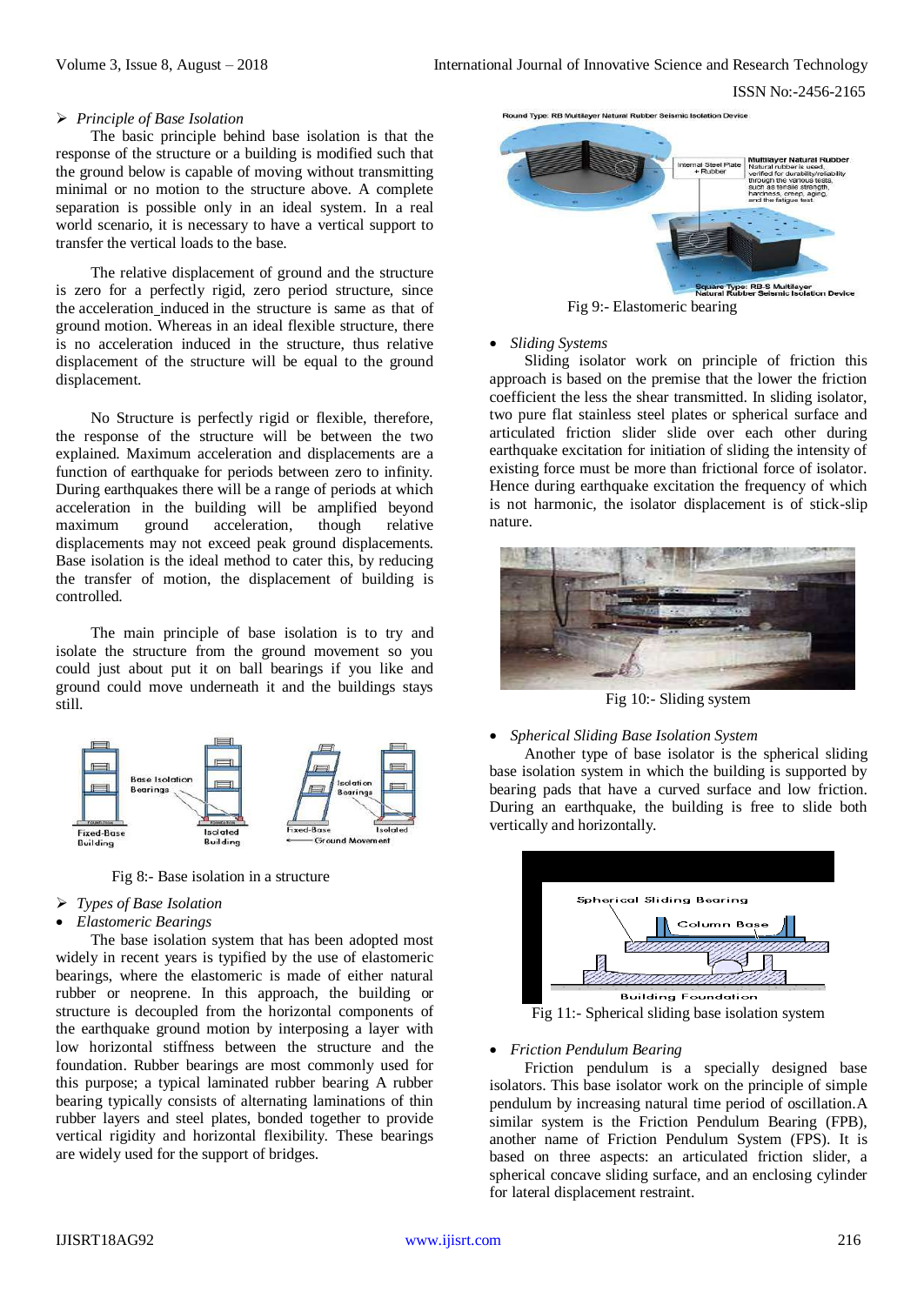

Fig 12:- Friction pendulum



Fig 13:- Friction pendulum applied on a structure

# **VII. SITE SELECTION**

# *A. Soil Investigation*

10 numbers 100mm diameter boreholes are drilled up to 60m depth using heavy duty calyx drilling rig with direct mud circulation. Standard Penetration Test (SPT) were done at 2m interval as per. IS 2131 – 1963. The SPT value viz (N-Values) are recorded in the bore log charts and accompanying this report. The samples of soil recovered using the SPT split spoon sampler were classified and tested in the laboratory. These laboratory test results are noted in this report.

|  | Table 1. Laboratory Test Results |  |  |
|--|----------------------------------|--|--|
|--|----------------------------------|--|--|

|                                                            | raore 1. Laoorator 1         |                     |  |
|------------------------------------------------------------|------------------------------|---------------------|--|
| B.H.No Depth                                               |                              | Side                |  |
| Chainage (m)                                               |                              |                     |  |
| B H-I<br>390                                               | 60m from ground level        | Valiyazheekkal side |  |
| B H-II 60.30m from ground level<br>433                     |                              | Valiyazheekkal side |  |
| B H - III 60m from ground level<br>508                     |                              | Valiyazheekkal side |  |
| B H - IV 60m from ground level<br>553                      |                              | Valiyazheekkal side |  |
| B H - V 60m from bed level of stream Under water<br>580    |                              |                     |  |
| B H - VI60m from bed level of stream<br>Under water<br>890 |                              |                     |  |
| B H - VII<br>Azheekkal side                                | 60m from ground level<br>937 |                     |  |
| B H - VIII                                                 | 60m from ground level        |                     |  |
| Azheekkal side                                             | 983                          |                     |  |
| B H - IX60.10m from ground level                           | 1037                         | Azheekkal side      |  |
| $B H - X$ 60.10m from ground level                         | 1088                         | Azheekkal side      |  |

The strata for about first 18m depth is generally fine sand mixed with silt and clay with very low N value. For 18m to 30m depth soil is medium sand mixed with little clay with N value around 50. Below 30m depth is soil is lateritic clay or clayed sand with N value more than 50.

# *B. Recommendations*

As had rock in not met with in the boring, DMC Pile foundation is recommended as follows with depth about 50 m for office building at the site.

The capacity of pile is recommended as follows:

| Table 2:- Recommended capacity of Pile       |         |  |  |
|----------------------------------------------|---------|--|--|
| Diameter of pile in<br>Recommended Safe Load |         |  |  |
| cm                                           | in tone |  |  |
| 80<br>140                                    |         |  |  |
| 90<br>180                                    |         |  |  |
| 100                                          | 230     |  |  |
|                                              |         |  |  |

Foundation has to be constructed as per relevant IS codes and to be certified by a qualified Engineer. Pile load test is recommended as per the IS Code. Any difference in soil profile found during execution may be referred back to the consultant or designer for revision in design that may be necessary.

# **VIII. BRIEF DESCRIPTION OF SOFTWARES USED**

Softwares used were ,

- ETABS 2016
- AUTOCADD 2017

# *A. ETABS 2016*

ETABS is a special-purpose computer program developed specifically for building structures. It provides the Structural Engineer with all the tools necessary to create, modify, analyze, design, and optimize building models. These features are fully integrated in a single, Windowsbased, graphical user interface that is unmatched in terms of ease-of-use, productivity, and capability. ETABS is for linear, non-linear static and dynamic analysis, and the design of building systems. The need of special software was there for analysis and design of building and structure. From the analytical standpoint, multi-storied buildings constitute a very special class of structures and therefore deserve special treatment. This resulted in the development of the TABS series of computer programmers. The system built around a physical object based graphical user interface, powered by targeted new special algorithms for analysis and design, with interfaces for drafting and manufacturing, is redefining standards of integration, productivity and technical innovation.

The integrated model can include moment resisting frames, braced frames, staggered truss systems, frames with reduced beam sections or side plates, rigid and flexible floors, sloped roofs, ramps and parking structures, mezzanine floors, multiple tower buildings, stepped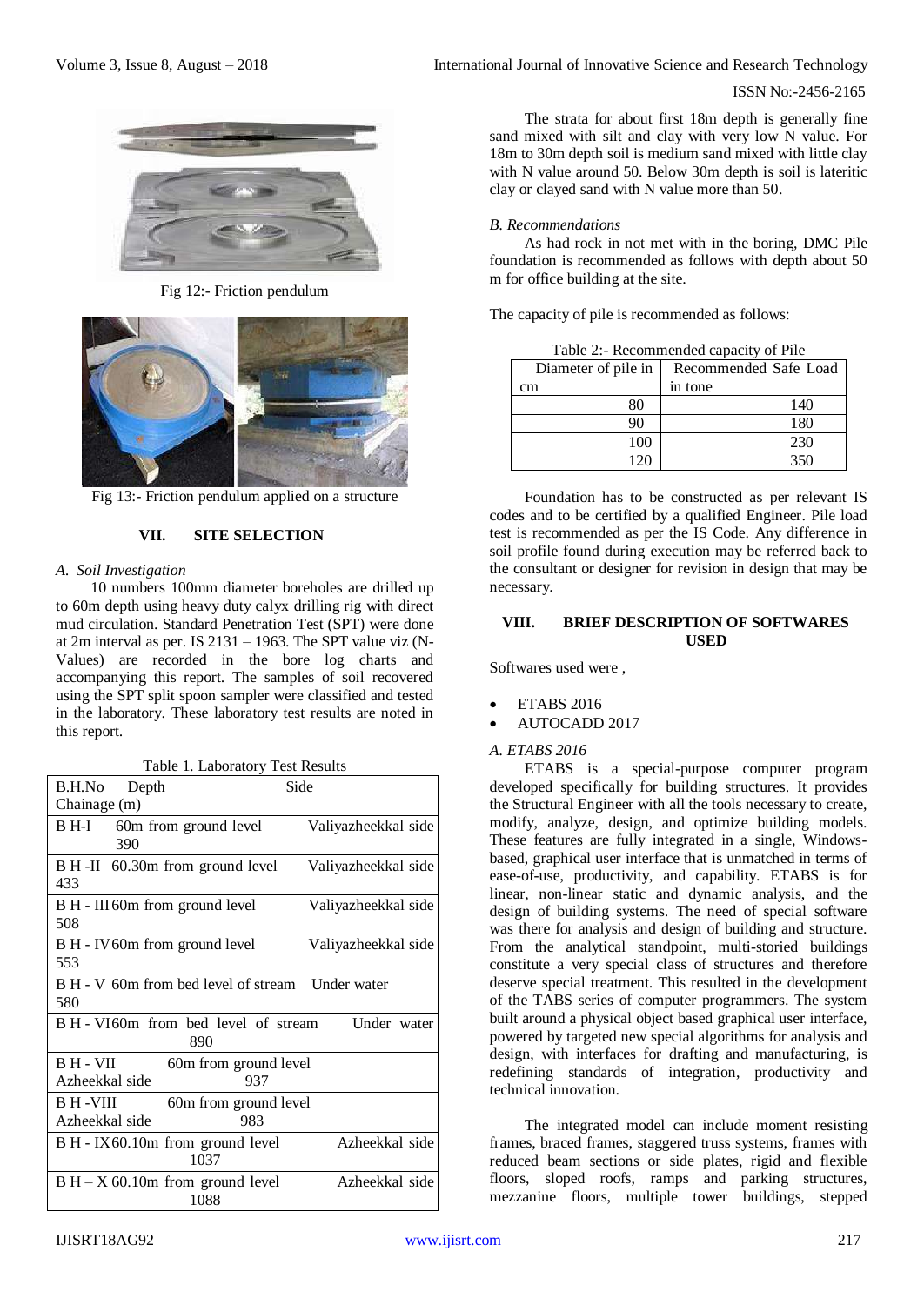diaphragm systems with complex concrete and composite or steel joist floor framing systems. Solutions to complex problems such as panel zone deformation, diaphragm shear stress, and construction sequence loading are made simpler with this software. ETABS can solve a simple 2D frame structure or can perform dynamic analysis of a complex high-rise that utilizes non-linear dampers for inter-storey drift control.

# *Use of ETABS*

ETABS can be effectively used in the analysis and design of building structures which might consists of structural members like beams, columns, slabs, shear walls etc. With ETABS we can easily apply various construction materials to structural members like concrete, structural steel, reinforced concrete etc. ETABS automatically generates the self weight and the resultant gravity and lateral loads. The need for special purpose programmers are in more demand among structural engineers as they put nonlinear dynamic analysis into practice and use the greater computer power available today to create large analytical models.

*Characteristics and Advantages of ETABS*

- Fully integrated program that allows model creation, modification, execution of analysis, design optimization, and results review from within a single interface.
- ETABS uses a feature of similar stories where various properties and loads might be applied by selecting the option of similar stories
- Easy options and commands are there in ETABS like copy, paste, mirror, merge etc.
- ETABS is very precise, the snapping of the ends and joints allows the dimensions to be accurate and least chance of error is there.
- Applying of loads and creation of objects is very easy
- A lot of views (top, ends etc) are there.
- Integration with other soft wares like SAP2000 or SAFE etc
- Supports various codes like American building code, Euro code, British codes, Indian building codes, Pakistan building codes.
- Model and geometry of model can easily to be exported to. dxf files.
- A wide variety of automated templates allow a quick start for almost any building.
- Object based physical member modelling allows working with large members that do not need to be broken up at each joint.
- Fully integrated section designer allows definition of complex sections.
- Fully interactive steel, concrete, composite beam member design
- Onscreen result display.
- Animated display of deformed shapes, mode shapes, stress contours and time history results
- Import and export models in commonly used formats
- Context sensitive online help

*B. AUTOCADD 2017* AutoCAD is software

[application](http://en.wikipedia.org/wiki/Software_application) for [2D](http://en.wikipedia.org/wiki/2D_computer_graphics) and [3D](http://en.wikipedia.org/wiki/3D_computer_graphics) [computer-aided design \(CAD\)](http://en.wikipedia.org/wiki/Computer-aided_design) and [drafting](http://en.wikipedia.org/wiki/Technical_drawing) available since 1982 as a desktop application and since 2010 as a mobile web- and cloud-based [app,](http://en.wikipedia.org/wiki/Application_software) currently marketed as AutoCAD 360. The native file format of AutoCAD is [.dwg.](http://en.wikipedia.org/wiki/.dwg) This and, to a lesser extent, its interchange file format, DXF has become the standards for interchange of CAD data. AutoCAD has included support for dwg, a format developed and promoted by Autodesk, for publishing CAD data.

## **IX. MODELLING**

*A. Beam Model*

The steel beam used is of I section having the size, Beam, B1 Section Dimensions Total Depth  $= 700$ mm  $Top Range Width = 500mm$  $Top Range Thickness$  =  $25mm$ Web Thickness  $= 25$ mm Bottom Flange Width  $= 500$ mm Bottom Flange Thickness  $= 25$ mm



Fig 14:- Beam B1

| Beam, B <sub>2</sub>           |            |
|--------------------------------|------------|
| <b>Section Dimensions</b>      |            |
| <b>Total Depth</b>             | $=450$ mm  |
| Top Range Width                | $= 250$ mm |
| <b>Top Range Thickness</b>     | $= 25$ mm  |
| Web Thickness                  | $= 21$ mm  |
| Bottom Flange Width            | $= 250$ mm |
| <b>Bottom Flange Thickness</b> | $= 25$ mm  |
|                                |            |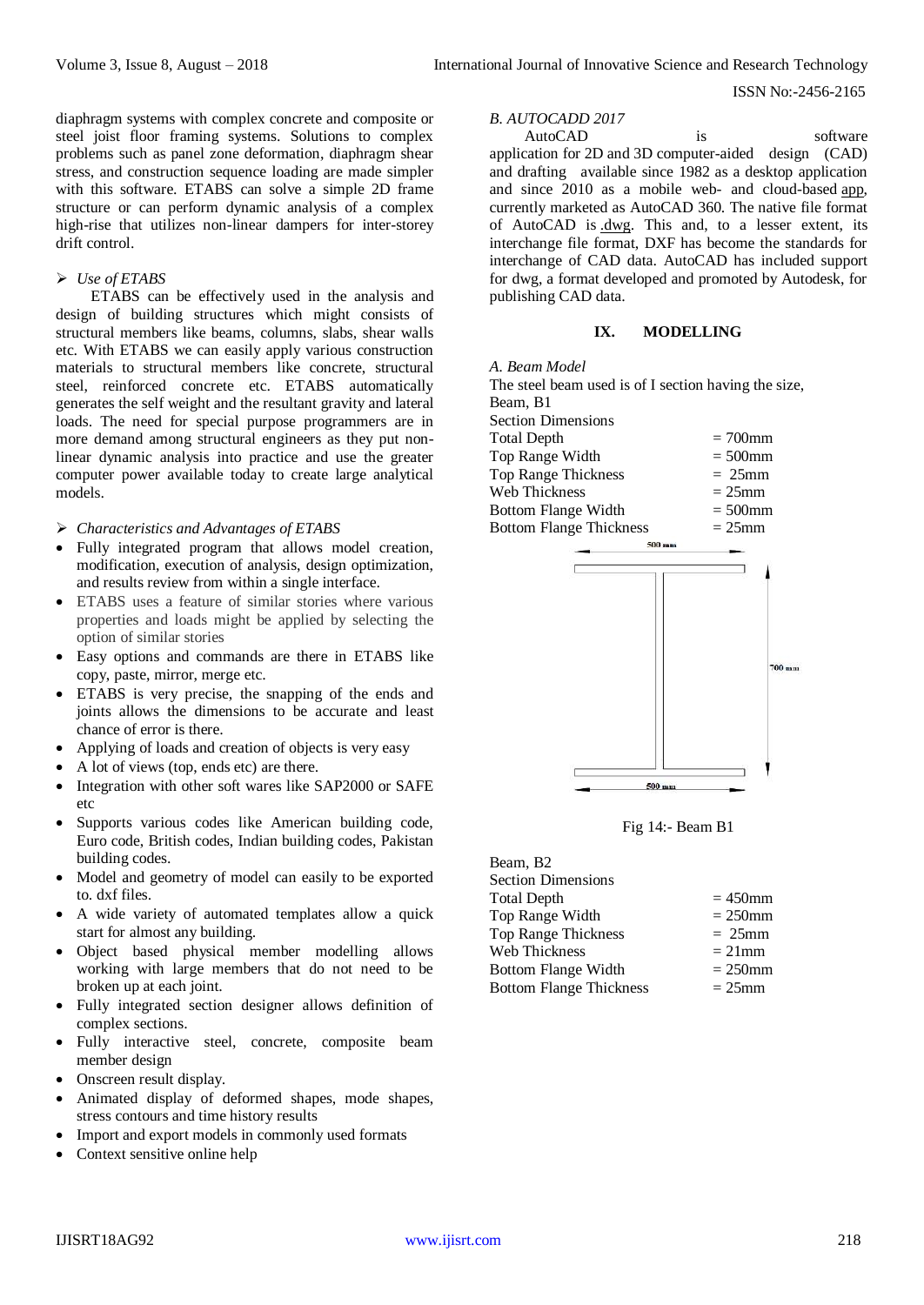$250 \text{ mm}$  $450$  mm  $250$  mm

Fig 15:- Beam B2

#### *B. Composite Column* The column used is composite



Fig 16:- Composite Column

*C. ETABS Model*



Fig 17:- Model prepared in ETABS 2016

# **X. LOADS ON THE BUILDING**

# *A. Types of Loads*

The various loads considered for analysis where:

# *1. Dead Loads*

These include the self weights of the structure and the permanent loads on it. The dimensions of the cross section are to be assumed initially which enable to estimate the dead load from the known unit weights of the structure. The

Volume 3, Issue 8, August – 2018 **International Journal of Innovative Science and Research Technology** 

ISSN No:-2456-2165

values of the unit weights of the materials are specified in IS 875(Part-1): 1987.

Dead Load (D.L) = Wall thickness \*height \* unit weight of the brick  $+$  Floor finish.

$$
= 0.2 * 3 * 18 + 1
$$
  
= 11.8 kN

*2. Live Loads*

These are also known as imposed loads and consist of all loads other than the dead loads of the structure. The values of the imposed load depend on the functional requirement of the structure. The standard values are stipulated in IS 875(Part- 2): 1987. Live Load =  $5 \text{ kN} / \text{m}^2$ 

## *3. Seismic Loads*

Earthquake generate waves which move from the origin of its location with velocities depending on the intensity and magnitude of the earthquake. The impact of earthquake on structures depends on the stiffness of the structure, stiffness of the soil media, height and location of the structure, etc. The earthquake forces are prescribed in IS 1893: 2002 ( PART- 1).

Since the building is located in Kerala it is included in Zone III and the seismic base shear calculation and its distribution was done as per IS 1893: 2002 ( PART- 1)

The base shear or total design lateral force along any principal direction shall be determined by the following expression.

 $V_b = A_h * W$ Where,

 $V_b$ = design base shear

 $A_h$  = Design horizontal seismic coefficient based on fundamental natural period,  $T_a$  and type of soil.

 $W =$  Seismic weight of the building

The design horizontal seismic coefficient,  $A_h = ZIS_a / 2Rg$ Where,

 $Z = Z$ one factor given in table 2, for the Maximum Considered Earthquake (MCE) and service life of structure in a zone. The factor 2 in the denominator is used so as tro reduce the MCE zone factor to the factor for Design Basis Earthquake (DBE).

 $I =$  Importance factor, depending upon the functional use of structures, characterized by hazardous consequences of failure, post- earthquake functional needs, historical values or economic importance (Table 6 of IS 1893(PART-1) : 2002).

 $R$  = Response reduction factor, depending on the perceived seismic damage performance of the structure, characterized by ductile or brittle deformation. However, the ratio (I/R) shall not be greater than 1.0. The value of building are given table 7 of IS 1893(PART-1): 2002.

 $S_a$ / g = Average response acceleration coefficient.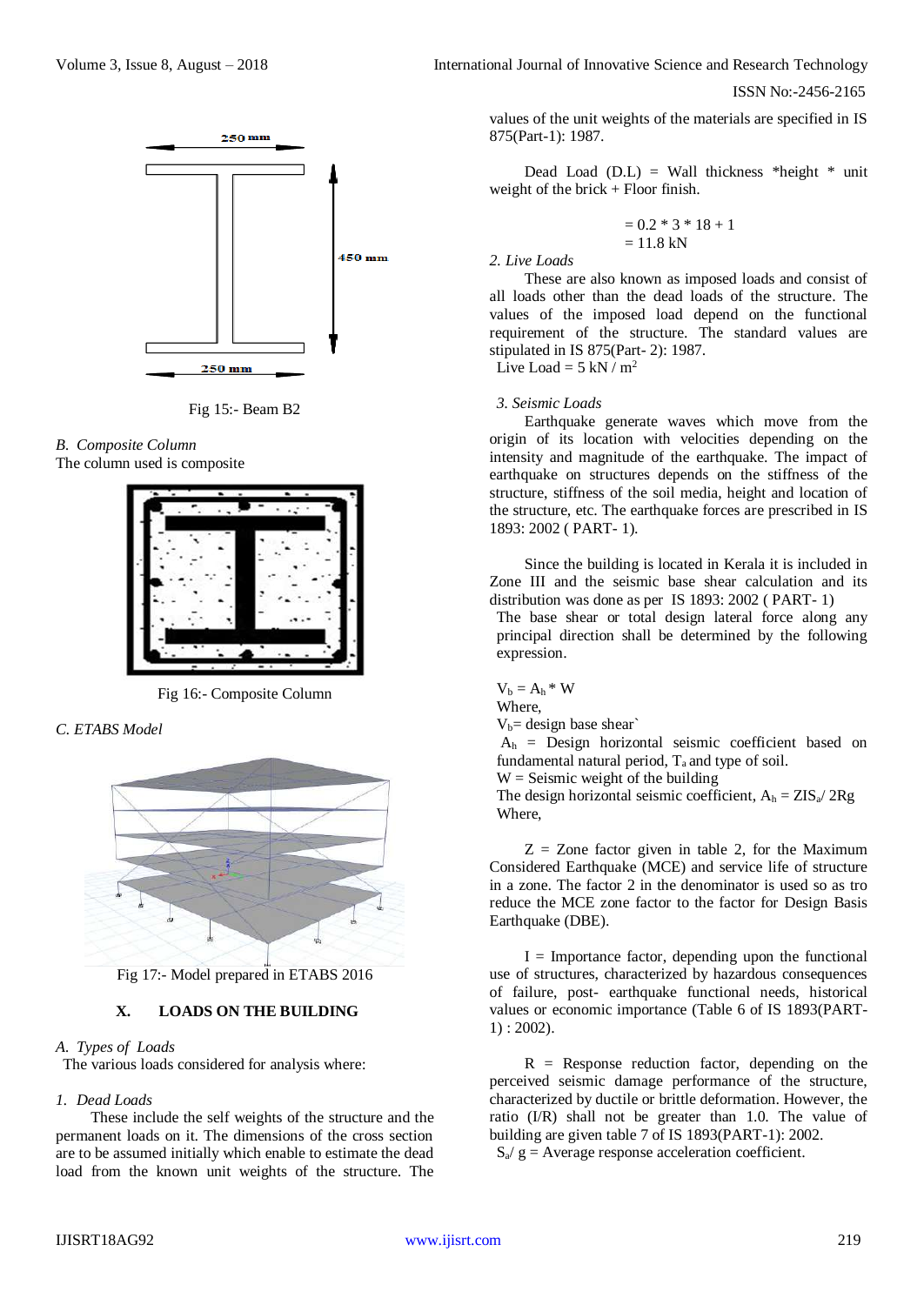Seismic coefficient Seismic zone factor,  $Z = 0.16$ Importance factor,  $I = 1.2$ Time period,  $T = 0.027$ 

*B. Design of Slab* Design of slab can be done by manually

*1. Design of Two Way Slab* 

 $\bullet$  SLAB (ABCD) 5 X 5 m





*a) Material constants*

Use  $M_{30}$  grade concrete and HYSD steel bars of grade Fe<sub>415</sub>. For  $M_{30}$ Concrete,  $f_{ck}$  = 30 N/mm<sup>2</sup> For Fe<sub>415</sub>Steel,  $f_y$  = 415 N/mm<sup>2</sup>

*b) Type of slab*

Centre to centre distance of longer span,  $L_v = 5$  m Centre to centre distance of shorter span,  $L_x = 5$  m

Table 3**.** Reinforcement details in 2 way slab (5x5)

| Location          | $A_{rt}$ (required)   | Spacingof<br>$10mm\phi$<br>bars | $A_{\rm rt}$ (provided) |
|-------------------|-----------------------|---------------------------------|-------------------------|
| 1)short<br>span   | $240 \text{ mm}^2$    | $160 \text{ mm}$                | 461.19 mm <sup>2</sup>  |
| $2)$ long<br>span | $240$ mm <sup>2</sup> | $140 \text{ mm}$                | 493.17 mm <sup>2</sup>  |

 $\frac{L_y}{L_x} = \frac{5}{5} = 1 < 2$ 

**∴Two way slab** Type of slab: one edge discontinuous

*c) Preliminary dimensioning* As per IS 456:2000, Clause 24.1, Provide depth D= 174 mm Clear cover = 20mm

Volume 3, Issue 8, August – 2018 **International Journal of Innovative Science and Research Technology** 

ISSN No:-2456-2165

Provide 10mm dia bar Effective depth =  $174+20+5 = 200$  mm Effective depth along shorter direction,  $d_x = 5174$ mm

*d) Effective span* As per IS 456:2000, Clause 22(a) Effective span along short and long spans are computed as:  $L_{ex}$  =clear span +effective depth =5+0.174 = 5.174 m  $L_{\text{ev}}$  =clear span +effective depth =5+0.174 = 5.174 m

*e) Load calculation* Dead load  $=5kN/m^2$ Floor finish  $= 1 \text{ kN/m}^2$ As per IS:875(Part 2)-1987 Table-1 Live load  $= 5kN/m^2$ 

Total service load  $= 11 \text{kN/m}^2$ Design ultimate load , $W_u$  =1.5 × 11= 16.5 kN/m<sup>2</sup> f) Ultimate design moment Refer table 26 of IS 456:2000 and read out the moment  $\frac{L_y}{L_x} = \frac{5.174}{5.174} = 1$ 

Short span moment coefficients:

a) moment coefficient  $=\alpha_x = 0.062$ Long span moment coefficients: b) moment coefficient  $=\alpha_v = 0.062$  $=\alpha_x \times w_u \times L_{ex}^2 = 0.062 \times 16.5 \times 5.174^2 = 27.38 \text{kNm}$  $=\alpha_v \times w_u \times L_{ex}^2 = 0.062 \times 16.5 \times 5.174^2 = 27.38 \text{kNm}$ 

g) Check for depth  $= 0.133$ =

$$
= \sqrt{\frac{27.38 \times 10^6}{0.133 \times 30 \times 1000}}
$$
  
= 82.83 mm  
d<sub>required</sub> < d<sub>provided</sub> ( 200- mm)

Hence the effective depth selected is sufficient to resist the design ultimate moment.

h) Reinforcements along short and long span directions The area of reinforcement is calculated using the relation:

$$
M_u = 0.87 \times f_y \times A_{st} \times d \left( 1 - \frac{A_{st} \times 1_y}{b \times d \times f_{cb}} \right)
$$

Spacing of the selected bars are computed using the relation:

$$
Spacing = S = \frac{\text{Area of one bar}}{\text{total area}} \times 1000
$$

*i) Check for spacing* As per IS 456:2000 clause 26.3.3(b) 3d Maximum spacing  $=$   $\{$ or } whichever is less 300 mm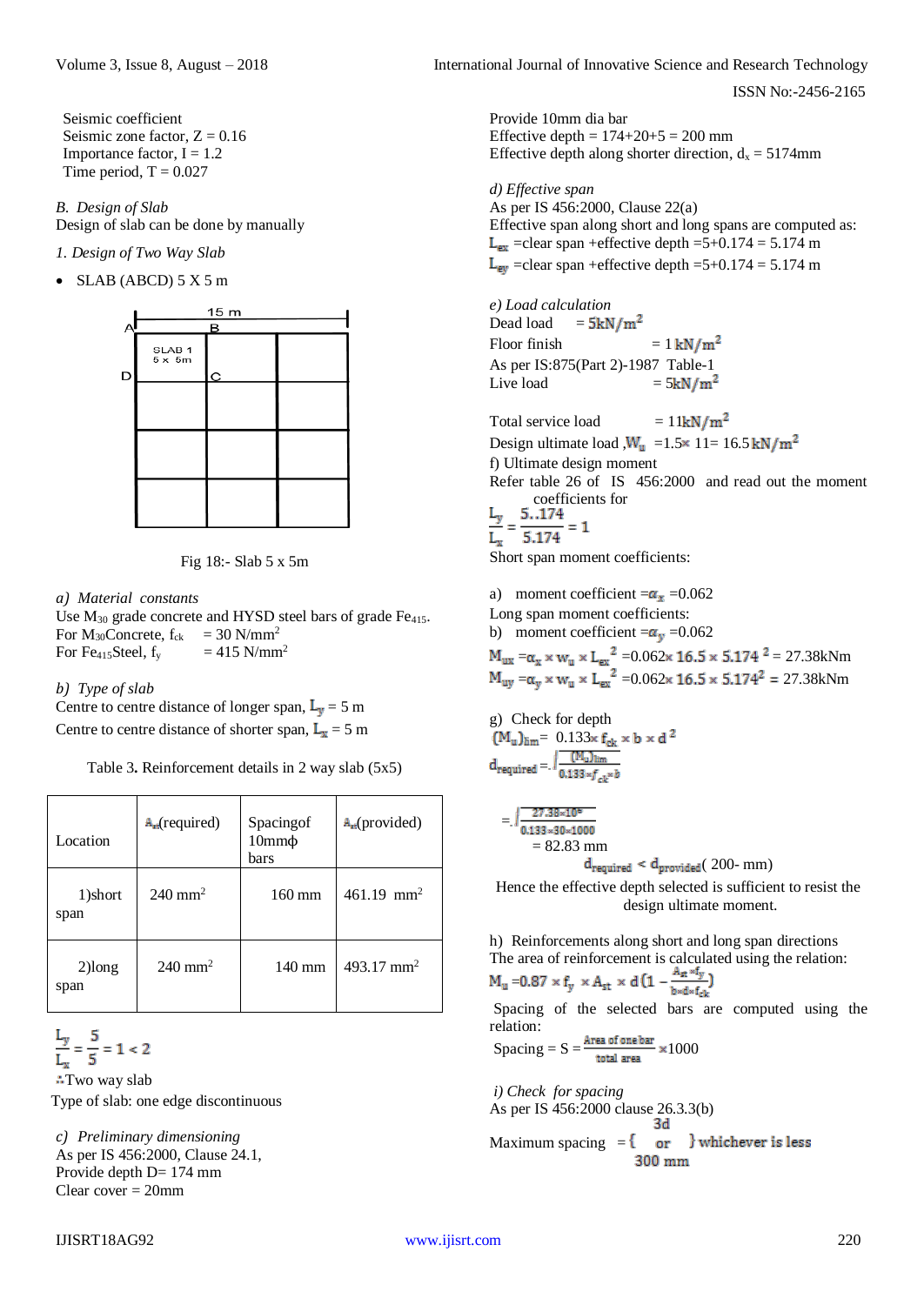$$
= \begin{cases} 3 \times 112 = 336 \text{ mm} \\ \text{or} \qquad \text{} \end{cases}
$$
  
= 300 m  
= 300 mm

spacing $_{\text{prov}}$  < spacing $_{\text{max}}$ .. safe. *i) Check for area of steel*

As per IS 456:2000 clause 26.5.2.1  $= 0.12\%$  of cross - sectional area  $(A<sub>st</sub>)<sub>min</sub>$  $=$ 100  $= 240$  mm<sup>2</sup>  $(A<sub>st</sub>)<sub>prov</sub> > (A<sub>st</sub>)<sub>min</sub>$ .. safe. k) Check for deflection **:**  $(A<sub>st</sub>)<sub>provided</sub> = 493.17 mm<sup>2</sup>$  $\text{(A}_{\text{st}})_{\substack{\text{required} \\ \text{0.58}\times \text{fy} \times \text{(A}_{\text{st}})_{\text{required}}}} = 240 \ \mathrm{mm}^2$  $f<sub>s</sub>$  = (Ast) provided = 493.17  $=117.13$  $P_t = \frac{100 * 493.17}{1000 * 200} = 0.24$ As per IS 456: 2000, fig 4 , page 38 Modification factor  $= 1.7$ As per IS 456:2000, clause 23.2.1  $\left(\frac{L}{a}\right)_{\text{basic}} = 26$  $\left(\frac{L}{a}\right)_{\text{max}} = 26 \times 1.7 = 44.2$  $\left(\frac{L}{d}\right)$  provided  $=\frac{5174}{200} = 25.87 < \left(\frac{L}{d}\right)_{\text{max}}$ So deflection is safe with provided depth. l) Check for shear<br> $W_u \times L_e$  $V_{\rm m} =$  $\overline{2}$ =  $\overline{2}$  $=42.68$  kN As per IS 456:2000 clause 40.1 Vu  $\tau_y =$  $b \times d$  $42.68 \times 10^3$ = 1000×174  $= 0.24$  N/mm<sup>2</sup><br>**100**  $\times$  **A**<sub>st</sub>  $=$   $\overline{ }$  $p_t$  $b \times d$  $\frac{100 \times 240}{1000 \times 174} = 0.146$ As per IS 456:2000 clause 40.2  $= 1.3$ 

Design shear strength of concrete =  $\mathbf{k} \times \tau_c$ 

$$
= 1.3 \times 0.28
$$

 $= 0.364$  N/mm<sup>2</sup>

As per IS 456:2000, Table 20 Maximum shear stress,  $(\tau_c)_{\text{max}}$  $=.28 \text{ N/mm}^2$  $\tau_v < \tau_c < (\tau_c)_{max}$  $\therefore$  shear reinforcement is not provided. m) Check for cracking As per IS 456:2000, clause 43.1:

- 1. Steel provided is more than 0.12 percents
- 2. Spacing of main steel< 300mm

3. Diameter of reinforcement $\leq \frac{D}{8} = \frac{160}{8} = 20$  mm

Hence cracks will be within the permissible limits.





 $\bullet$  SLAB (EFGH) 3.75 x 5

|   |                              | 15 <sub>m</sub> |  |
|---|------------------------------|-----------------|--|
| E |                              | F               |  |
|   | SLAB <sub>2</sub><br>3.75x5m | G               |  |
|   |                              |                 |  |
|   |                              |                 |  |
|   |                              |                 |  |
|   |                              |                 |  |
|   |                              |                 |  |

Fig 20:- Slab 3.75x5

*a) Material constants* Use  $M_{30}$  grade concrete and HYSD steel bars of grade Fe<sub>415</sub>. For  $M_{30}$ Concrete,  $f_{ck}$  = 30 N/mm<sup>2</sup> For Fe<sub>415</sub>Steel,  $f_y$  = 415 N/mm<sup>2</sup> b)Type of slab Centre to centre distance of longer span,  $L_v = 5$  m Centre to centre distance of shorter span,  $L_x = 3.75$  m 3.75  $= 1.33 < 2$  $\overline{\phantom{a}}$  $L_x$ :Two way slab Type of slab: one edge discontinuous c) Preliminary dimensioning As per IS 456:2000,Clause 24.1, Provide depth D= 135 mm Clear cover = 20mm Provide 10mm dia bar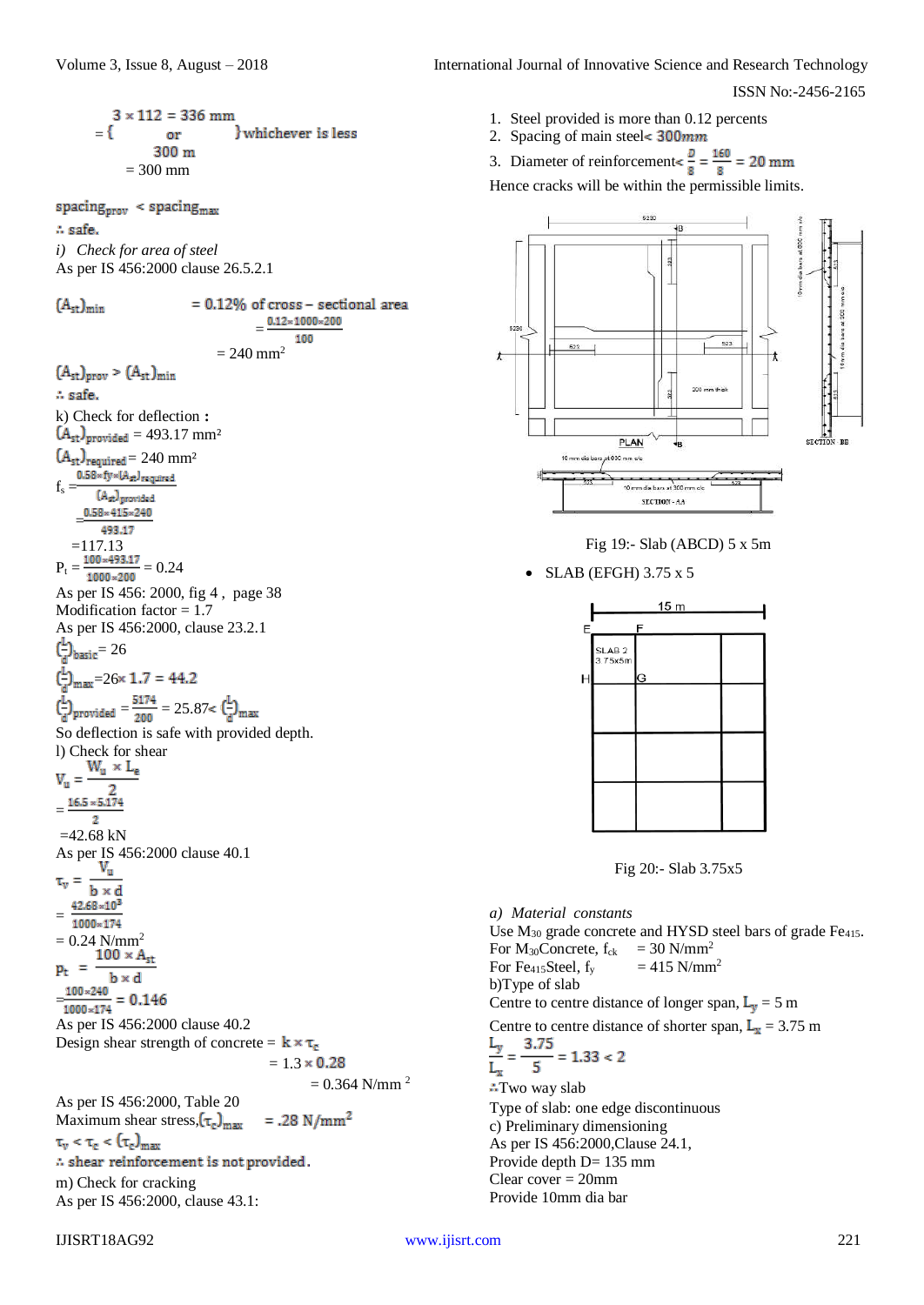Effective depth =  $135+20+5 = 160$  mm Effective depth along shorter direction,  $d_x = 3865$ mm

d)Effective span

As per IS 456:2000, Clause 22(a) Effective span along short and long spans are computed as:  $L_{ex}$  =clear span +effective depth =3.75+0.135 = 3.865 m  $L_{\text{ev}}$  =clear span +effective depth =5+0.135 = 5.135 m e) Load calculation Dead load  $= 5kN/m^2$ Floor finish  $= 1 \text{ kN/m}^2$ As per IS:875(Part 2)-1987 Table-1<br>Live load =  $5kN/m^2$ Live load Total service load  $= 11 \text{kN/m}^2$ Design ultimate load,  $W_u$  =1.5 × 11= 16.5 kN/m<sup>2</sup> f) Ultimate design moment Refer table 26 of IS 456:2000 and read out the moment coefficients for

$$
\frac{y}{L_x} = \frac{5.135}{3.865} = 1.321
$$

Table 5**.** Reinforcement details in two way slab

| Location          | $A_{\rm rt}$ (required) | Spacing<br>of $10mm\phi$<br>bars | $A_{\text{ref}}$ (provided) |
|-------------------|-------------------------|----------------------------------|-----------------------------|
| 1)short<br>span   | $192 \text{ mm}^2$      | $140 \text{ mm}$                 | $516$ mm <sup>2</sup>       |
| $2)$ long<br>span | $192 \text{ mm}^2$      | $125 \text{ mm}$                 | $566.41$ mm <sup>2</sup>    |

Short span moment coefficients:

c) moment coefficient  $=\alpha_x = 0.093$ Long span moment coefficients: d) moment coefficient  $=\alpha_y = 0.055$  $M_{ux}=\alpha_x\times w_u\times {L_{ex}}^2$  =0.093× 16.5 × 3.885 $^2$  $= 23.16kNm$  $M_{uv} = \alpha_v \times w_u \times {L_{ex}}^2 = 0.055 \times 16.5 \times 3.885^2$  $= 23.929kNm$ 

g)Check for depth  $(M_u)_{\text{lim}} = 0.133 \times f_{ck} \times b \times d^2$  $\text{d}_{\text{required}} = \text{.} \sqrt{\frac{\text{(M_u)}_{\text{lim}}}{\text{0.133} \times \text{f}_{ck} \times b}}$  $=$ ,  $\sqrt{\frac{23.16 \times 10^6}{0.133 \times 30 \times 1000}}$  $= 91.6$  mm  $d_{\text{required}} < d_{\text{provided}} (160 - mm)$ 

Hence the effective depth selected is sufficient to resist the design ultimate moment.

h)Reinforcements along short and long span directions

The area of reinforcement is calculated using the relation:

 $M_u = 0.87 \times f_y \times A_{st} \times d \left(1 - \frac{A_{st} \times f_y}{b \times d \times f_{ck}}\right)$ Spacing of the selected bars are computed using the relation:  $Spacing = S = \frac{Area\ of\ one\ bar}{total\ area} \times 1000$ i) Check for spacing As per IS 456:2000 clause 26.3.3(b)<br>3d Maximum spacing  $=$  { or } whichever is less 300 mm  $3 \times 112 = 336$  mm whichever is less  $=$ { or 300 m  $= 300$  mm  $spacing_{\text{prov}}$  <  $spacing_{\text{max}}$ . safe. j)Check for area of steel As per IS 456:2000 clause 26.5.2.1

$$
= 0.12\% \text{ of cross – sectional area}
$$

$$
= \frac{0.12 \times 1000 \times 160}{100}
$$

$$
= 192 \text{ mm}^2
$$

$$
-192 \text{ H} = 192 \text{ H} = 192 \text{ H} = 192 \text{ H} = 192 \text{ H} = 192 \text{ H} = 192 \text{ H} = 192 \text{ H} = 192 \text{ H} = 192 \text{ H} = 192 \text{ H} = 192 \text{ H} = 192 \text{ H} = 192 \text{ H} = 192 \text{ H} = 192 \text{ H} = 192 \text{ H} = 192 \text{ H} = 192 \text{ H} = 192 \text{ H} = 192 \text{ H} = 192 \text{ H} = 192 \text{ H} = 192 \text{ H} = 192 \text{ H} = 192 \text{ H} = 192 \text{ H} = 192 \text{ H} = 192 \text{ H} = 192 \text{ H} = 192 \text{ H} = 192 \text{ H} = 192 \text{ H} = 192 \text{ H} = 192 \text{ H} = 192 \text{ H} = 192 \text{ H} = 192 \text{ H} = 192 \text{ H} = 192 \text{ H} = 192 \text{ H} = 192 \text{ H} = 192 \text{ H} = 192 \text{ H} = 192 \text{ H} = 192 \text{ H} = 192 \text{ H} = 192 \text{ H} = 192 \text{ H} = 192 \text{ H} = 192 \text{ H} = 192 \text{ H} = 192 \text{ H} = 192 \text{ H} = 192 \text{ H} = 192 \text{ H} = 192 \text{ H} = 192 \text{ H} = 192 \text{ H} = 192 \text{ H} = 192 \text{ H} = 192 \text{ H} = 192 \text{ H} = 192 \text{ H} = 192 \text{ H} = 192 \text{ H} = 192 \text{ H} = 192 \text{ H} = 192 \text{ H} = 192 \text{ H} = 192 \text{ H} = 192 \text{ H} = 192 \text{ H} = 192 \text{ H} = 192 \text{ H} = 192 \text{ H}
$$

$$
V_u = \frac{W_u \times L_e}{2}
$$
  
=  $\frac{16.5 \times 3.885}{2}$   
= 32.05 kN  
As per IS 456:2000 clause 40.1  
 $\tau_v = \frac{V_u}{b \times d}$   
=  $\frac{32.05 \times 10^3}{1000 \times 135}$   
= 0.23 N/mm<sup>2</sup>  
 $p_t = \frac{100 \times A_{st}}{b \times d}$ 

=

h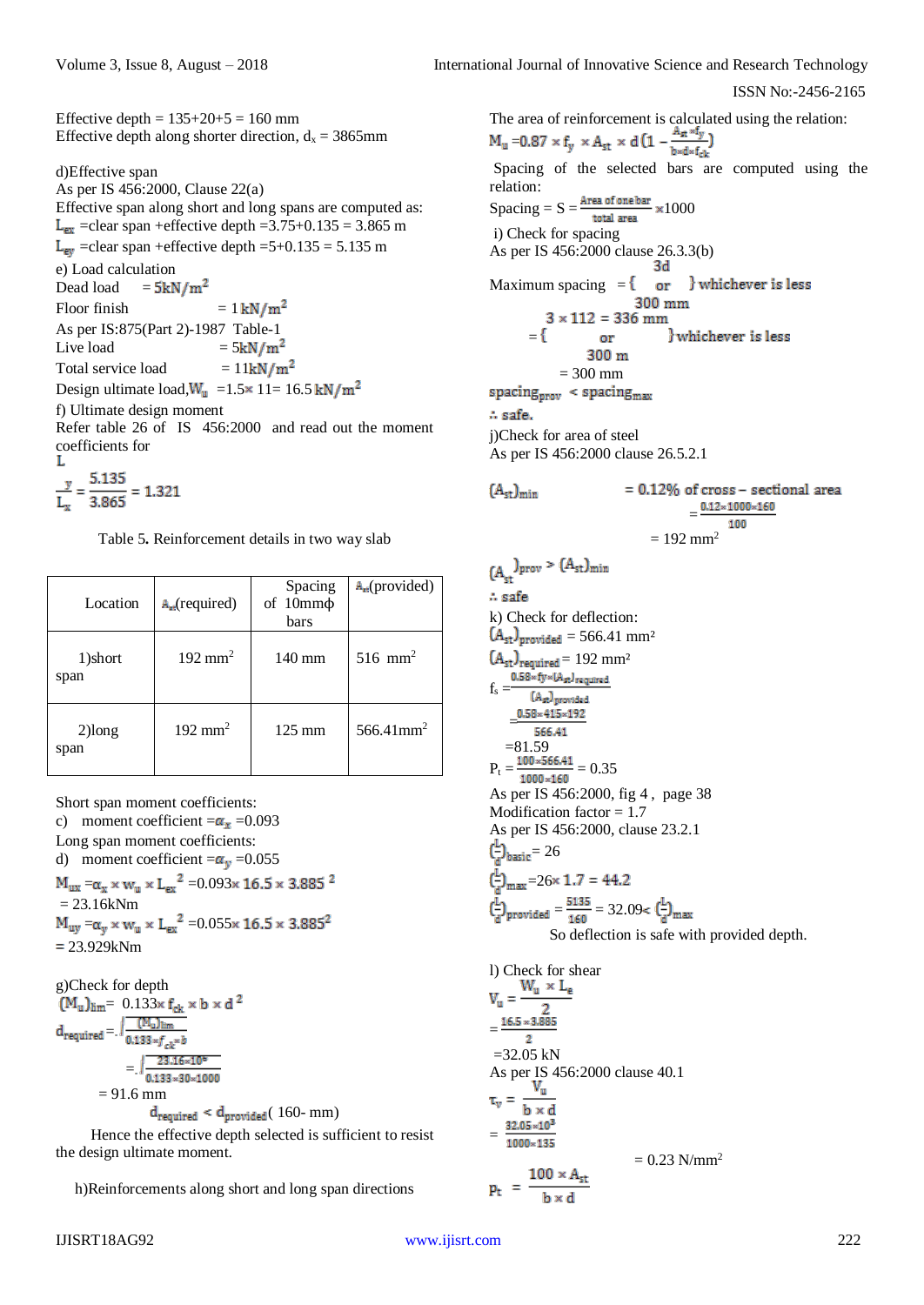Volume 3, Issue 8, August – 2018 **International Journal of Innovative Science and Research Technology** 

Type of slab: one edge discontinuous

Effective depth along shorter direction,  $d_x = 5200$ mm

 $L_{ex}$  =clear span +effective depth =5+0.2 = 3.865 m  $L_{ev}$  =clear span +effective depth =7.5+0.2 = 7.7 m

Design ultimate load,  $W_u$  =1.5 × 11= 16.5 kN/m<sup>2</sup>

Refer table 26 of IS 456:2000 and read out the moment

Effective span along short and long spans are computed as:

:Two way slab

d)Effective span

Dead load

e) Load calculation<br>Dead load =  $5kN/m^2$ 

f) Ultimate design moment

c)Preliminary dimensioning As per IS 456:2000, Clause 24.1, Provide depth D= 175 mm Clear cover = 20mm Provide 10mm dia bar

Effective depth =  $175+20+5 = 200$  mm

As per IS 456:2000, Clause 22(a)

Floor finish  $= 1 \text{ kN/m}^2$ As per IS:875 (Part 2)-1987 Table-1 Live load  $= 5kN/m^2$ Total service load  $= 11 \text{kN/m}^2$ 

ISSN No:-2456-2165

 $\frac{100 \times 192}{1000 \times 135} = 0.153$ As per IS 456:2000 clause 40.2 Design shear strength of concrete =  $\mathbf{k} \times \tau_c$  $= 1.3 \times 0.28$ 

 $= 0.364$  N/mm<sup>2</sup>

As per IS 456:2000, Table 20 Maximum shear stress,  $(\tau_c)_{\text{max}}$  $=.28 \text{ N/mm}^2$ 

 $\tau_{\rm v} < \tau_{\rm e} < (\tau_{\rm e})_{\rm max}$ 

- $\therefore$  shear reinforcement is not provided.
- m) Check for cracking
- As per IS 456:2000, clause 43.1:
- 4. Steel provided is more than 0.12 percents
- 5. Spacing of main steel< 300mm





Fig 21:- Slab (EFGH) 3.75 x 5

SLAB (IJKL) 7.5 X 5



Fig 22:- Slab 7.5 x 5

a)Material constants

Use  $M_{30}$  grade concrete and HYSD steel bars of grade Fe<sub>415</sub>. For  $M_{30}$ Concrete,  $f_{ck} = 30$  N/mm<sup>2</sup> For Fe<sub>415</sub>Steel,  $f_v$  = 415 N/mm<sup>2</sup> b)Type of slab Centre to centre distance of longer span,  $L_v = 7.5$  m

Centre to centre distance of shorter span,  $L_x = 5$  m

$$
\frac{L_y}{L_x} = \frac{7}{5} = 1.4 < 2
$$

coefficients for<br> $\frac{L_y}{L_x} = \frac{7.7}{5.2} = 1.48$  $= 1.48$  $L_x$ Short span moment coefficients: moment coefficient  $=\alpha_x = 0.099$ Long span moment coefficients: moment coefficient  $=\alpha_v = 0.051$ 

$$
M_{ux} = \alpha_x \times w_u \times L_{ex}^2 = 0.099 \times 16.5 \times 5.2^2 = 44.169 \text{kNm}
$$
  

$$
M_{uy} = \alpha_y \times w_u \times L_{ex}^2 = 0.051 \times 16.5 \times 5.2^2 = 22.75 \text{kNm}
$$

g)Check for depth  
\n
$$
(M_u)_{\text{lim}} = 0.133 \times f_{\text{ck}} \times b \times d^2
$$
\nd<sub>required</sub> =: 
$$
\sqrt{\frac{(M_u)_{\text{lim}}}{0.133 \times f_{\text{ck}} \times b}}
$$
\n
$$
= \sqrt{\frac{44.169 \times 10^6}{0.133 \times 30 \times 1000}}
$$
\n
$$
= 105.21 \text{ mm}
$$
\nd<sub>required</sub> < d<sub>provided</sub> (200- mm)  
\nHence the effective depth selected is sufficient to resi

Hence the effective depth selected is sufficient to resist the design ultimate moment.

h)Reinforcements along short and long span directions The area of reinforcement is calculated using the relation:  $M_u$  =0.87  $\times$  f<sub>y</sub>  $\times$  A<sub>st</sub>  $\times$  d (1  $-\frac{A_{st}\times f_y}{s$ 

 $b \times d \times f_{c1}$ Spacing of the selected bars are computed using the relation; Spacing =  $S = \frac{Area \space of \space one \space bar}{total \space area} \times 1000$ i) Check for spacing As per IS 456:2000 clause 26.3.3(b)

Maximum spacing = 
$$
\{ \text{or} \}
$$
 whichever is less  
300 mm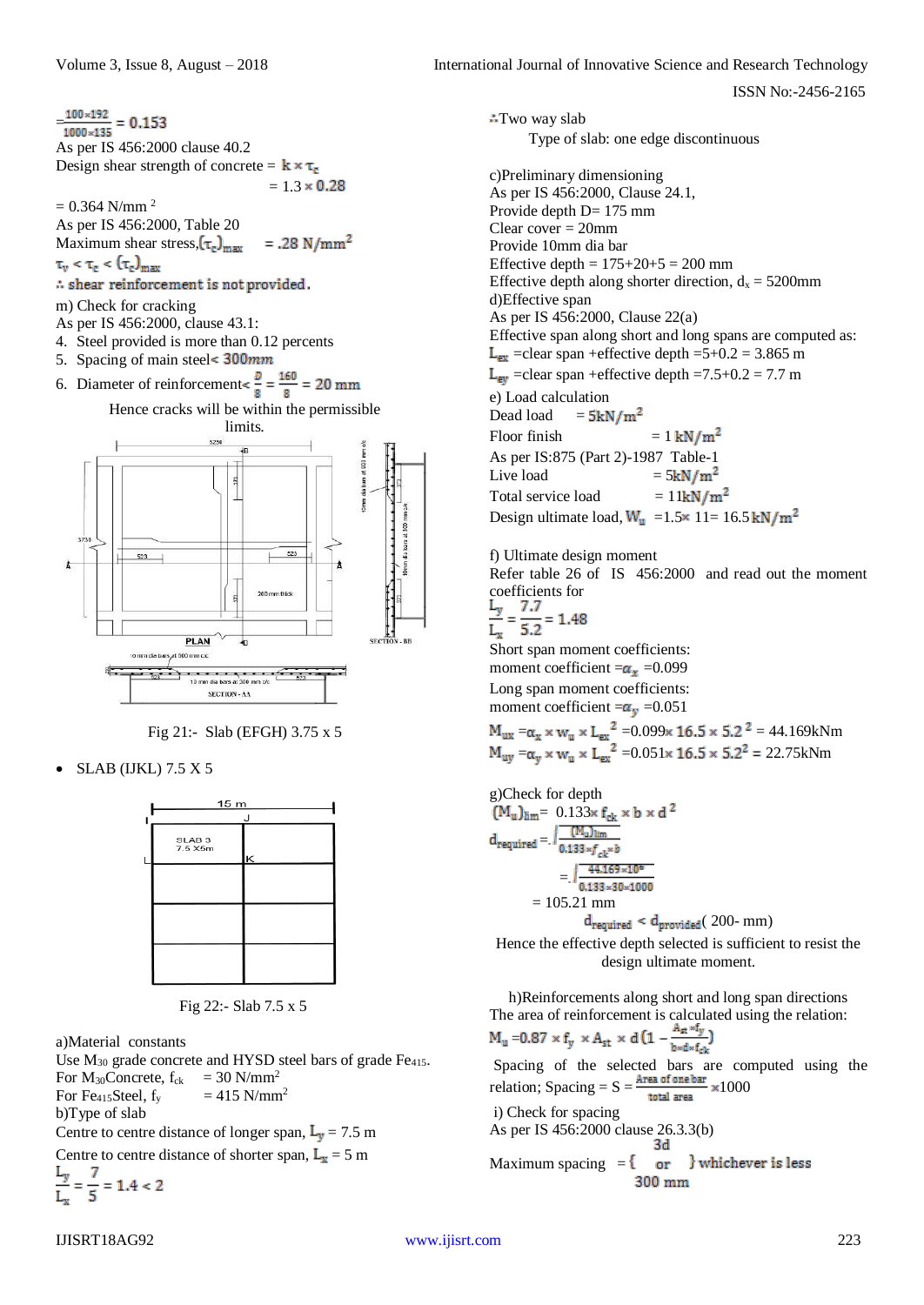$$
3 \times 112 = 336 \text{ mm}
$$
  
= { or }   
300 m  
= 300 mm  
\n  
\n
$$
\Rightarrow 300 \text{ mm}
$$
  
\n  
\n
$$
\therefore \text{safe.}
$$
  
\n
$$
\text{jCheck for area of steel}
$$
  
\nAs per IS 456:2000 clause 26.5.2.1

| Location | $A_{\rm m}$ (required) | $10mm\phi$ | Spacing of $  A_n$ (provided) |
|----------|------------------------|------------|-------------------------------|
|          |                        | bars       |                               |
| $\cdots$ | ົ່າ                    | $\sim$     |                               |

Table 4**.** Reinforcement details in two way slab

|                 |                    | bars      |                           |
|-----------------|--------------------|-----------|---------------------------|
| 1)short<br>span | $240 \text{ mm}^2$ | 100<br>mm | 769.19<br>mm <sup>2</sup> |
| 2)long<br>span  | $240 \text{ mm}^2$ | $160$ mm  | $402.22 \text{ mm}^2$     |

 $(A<sub>st</sub>)<sub>min</sub>$ 

A safe.

 $f_s = \frac{0.58 \times \text{fy} \times (A_{st})_{\text{required}}}{(1 - A_{st})^{2}}$ 

(Ast) provided

 $(A<sub>st</sub>)<sub>prov</sub> > (A<sub>st</sub>)<sub>min</sub>$ 

 $\big)$ 

 $= 0.12\%$  of cross - sectional area

 $0.12 \times 1000 \times 160$ 100  $= 192$  mm<sup>2</sup> k) Check for deflection :  $(A<sub>st</sub>)<sub>provided</sub> = 769.19 mm<sup>2</sup>$  $(A<sub>st</sub>)<sub>required</sub> = 240$  mm<sup>2</sup>

 = 769.19  $=75.10$  $P_t = \frac{100 * 769.19}{1000 * 200} = 0.38$ As per IS 456:2000 , fig 4 , page 38 Modification factor  $= 1.7$ As per IS 456:2000 , clause 23.2.1  $\left(\frac{L}{a}\right)_{\text{basic}} = 26$ 

$$
\left(\frac{L}{d}\right)_{\text{provided}} = \frac{7700}{200} = 38.5 < \left(\frac{L}{d}\right)_{\text{max}} = 26 \times 1.7 = 44.2
$$

So deflection is safe with provided depth.

l) Check for shear<br> $W_u \times L_e$  $V_{\rm u} =$  $\overline{2}$  $=$  $\frac{16.5 * 5200}{5}$  $\overline{2}$  $=42.9$  kN As per IS 456:2000 clause 40.1<br> $V_u$ τ. h x d 42.9×103 = 1000×175

 $= 0.24 \frac{\text{N/mm}^2}{100 \times A_{\text{st}}}$  $p_t$  =  $b \times d$  $\frac{100 \times 240}{1000 \times 175} = 0.137$ As per IS 456:2000 clause 40.2 Design shear strength of concrete =  $\mathbf{k} \times \tau_e$  $= 1.3 \times 0.28$  $= 0.364$  N/mm<sup>2</sup> As per IS 456:2000, Table 20

Maximum shear stress,  $(\tau_c)_{\text{max}}$  $=.28 \text{ N/mm}^2$ 

 $\tau_{\rm v} < \tau_{\rm c} < (\tau_{\rm c})_{\rm max}$ 

 $\therefore$  shear reinforcement is not provided.

m) Check for cracking

- As per IS 456:2000, clause 43.1:
- 7. Steel provided is more than 0.12 percents
- 8. Spacing of main steel< 300mm
- 9. Diameter of reinforcement $\leq \frac{D}{8} = \frac{160}{8} = 20$  mm

Hence cracks will be within the permissible limits.



Fig 23:- Slab (IJKL) 7.5 x 5

| <b>B.</b> Design of Composite Column                                           |                                                            |
|--------------------------------------------------------------------------------|------------------------------------------------------------|
| Details                                                                        |                                                            |
| Column dimension                                                               | $=500 \times 1000 \times 25000$                            |
| Concrete grade                                                                 | $=M30$                                                     |
| Steel section                                                                  | $=$ ISLB 600                                               |
| area                                                                           | Reinforcement steel area $=$ Fe 345 0.5% of gross concrete |
| Cover from flange                                                              | $=40$ mm                                                   |
| Height of column                                                               | $= 25000$ mm                                               |
| 1. List of Material Properties<br>a)Structural steel<br>Steel section ISLB 600 |                                                            |
| Nominal yield strength fy                                                      | $= 250$ N/mm <sup>2</sup>                                  |
| Modulus of elasticity Ea                                                       | $=$ 200 KN/mm                                              |
| b) Concrete                                                                    |                                                            |
| Concrete grade                                                                 | $=M$ 30                                                    |
| Characteristic strength Fck                                                    | $=30N/mm^2$                                                |
|                                                                                | Section modulus of elasticity for short term loading,      |
| Ecm = $28500$ N/mm <sup>2</sup>                                                |                                                            |
| c) Reinforcing steel                                                           |                                                            |
| Steel grade                                                                    | $=$ Fe 200                                                 |
| Characteristic strength Fck                                                    | $=$ 345 N/mm <sup>2</sup>                                  |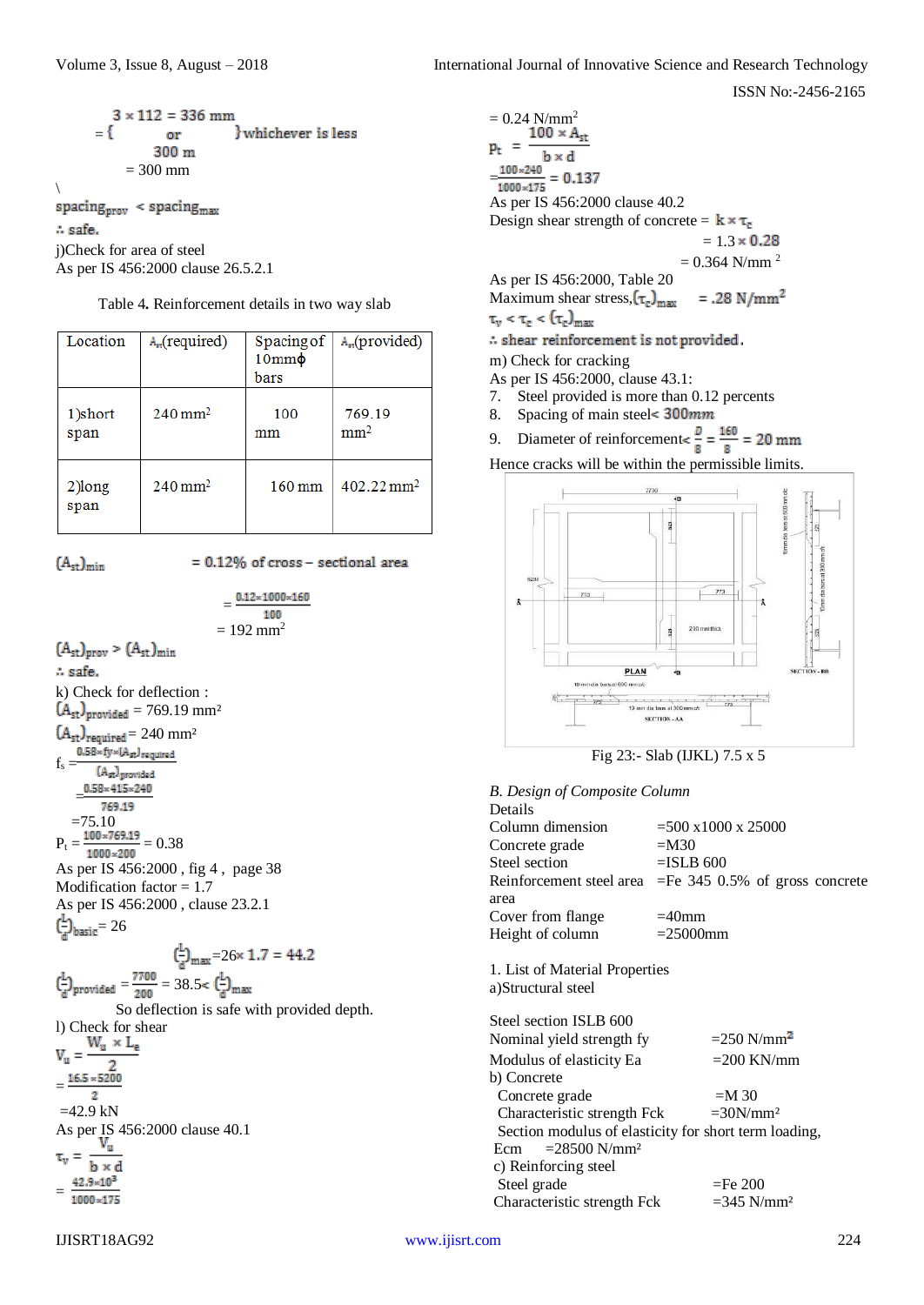4. Partial safety factors  $\gamma$ a =1.15  $=1.5$  $\gamma^{\rm c}$  $= 1.15$  $\gamma^{\rm s}$ 2. List Section Properties Of The Given Section Steel section Aa  $=126.69 \text{ cm}^2 = 12669 \text{ mm}^2$ h  $=600$ mm tw  $=10.5$ mm Iax  $=728.676*10^{6}$  mm<sup>^4</sup> Iay  $=18.219 * 10^{2} \text{ mm}^4$ a).Reinforcing steel Area reinforcement =0.5% gross concrete area  $=0.5/100*(48.7331) = 2436.655$ mm<sup>2</sup> Provide 5 bars , bar size 25,maximum size 150, As  $=$  2455 mm<sup>2</sup> b).Concrete  $Ac = A \r{ \text{cross} - An-As }$  $=500 * 1000 - 12669 - 2455$  $=484876$  mm<sup>2</sup> c) Design Check 1)Plastic resistance of the section Pp =  $A_3$ fy/γa +αcAcFck/γc +AsFsk/γs  $=$  [12669 \* 250 /1.15 + 0.85 \*48487 \*30 /1.5 + 2455 \*415 /1.15 ] /1000  $=11882.95$  KN 2) Calculation of effective elastic flexural stiffness of the section About the major axis  $(EI)ex =$ EaIax + 0.8 EcdIcx + EsIsx Iax =728.676  $*10^6$  mm<sup> $4$ </sup>  $Isx = Ah^2$  $=$ 2455  $*$ [1000/2-40-12]<sup>2</sup>  $=492.728 * 10^{6}$  mm<sup> $\text{A}$ </sup> Ics  $=500 *1000*/12 - (492.728 *10*6)$  $+728.676*10^{6}$  $=40445.26*10^{6}$  $(EI)ex = 2 *10^{6} *728.676 *10^{6} +0.8 *21111$ \*40445.26\*10^6 +2\*10^5\*492.728\*10^² =927.35\*10^12 N/mm² (3)Non dimensional slenderness  $\lambda$  $=(P \text{ pu}/P \text{cr})\frac{1}{2}$ Value of Ppu( $\gamma a = \gamma c = \gamma s = 1$ ) Ppu =Aafy+αcAcFck + As Fsk  $=12669 *250 +0.85 *30 *484876 +345 *2455$  $=16378.563$  KN  $(Per) = \overline{\Pi}^2$  (EI)ex/ l<sup>2</sup>  $=\pi^2$  (927.3510 \*10^12)/(25000)<sup>2</sup>  $=14644.166$  KN λ  $= (163.785/146.441)^{(1/2)}$  $= 1.057$ 

4)Resistant of the composite column under axial compression

 Buckling resistance of the section should satisfy the following condition

Where Pb =buckling load  $\chi$  =reduction factor for column buckling  $Pp =p$  =plastic resistance of the section  $=11882.95$  KN  $\chi$  values: About major axis  $\alpha x = 0.4$ x  $x = 1/\{\Phi x + (\Phi x^2 - \lambda x^2)/2\}$ фx =0.5  $[1+\alpha x (\lambda x-0.2)+\lambda x^2]$  $=0.5$  [1 +0.4 (1.057-0.2) +1.057<sup>2</sup>]  $=1.230$  $x^{\chi}$  =1/{1.23+[1.23<sup>2</sup>-(1.057)<sup>2</sup>]^(1/2)}  $=0.537$  $(Pb)x = Xx$  Pp  $=0.53 *1182.95$ =6391.92 KN

 $Ph < \lambda p_n$ 

*3. Design of Foundation*

Pile foundatio1n is adopted for foundation and following are the manual design of pile cap and pile.

a) Design Of Pile Cap Details Column dimension  $=500 \times 1000$  mm  $Load = 3900kN$ Concrete grade  $= M20$  $Steel = Fe 415$ Depth of pile cap from punching shear conservation  $=$ 3900\*1000/ (4\*500\*1.2)  $= 1625$  $= 2000$  mm Depth from bending moment consideration Load on column  $= 3900 \text{ kN}$ Weight of pile cap  $= 5\%$  of column head  $= 5/100 * 3900$  $= 195$  kN Total load  $= 3900 + 195$  $= 4095$  kN Load per pile  $= 4095/6$  $= 682.5$  kN Maximum BM for the pile cap  $= 2* 682.5* 1000 [1000 - 250]$  $= 1023750000$  $= 1*10°9Nmm$ Adopting  $e = 7$  N/mm<sup>2</sup>  $t = 230N/mm^2$  $m = 18.66$  $0.913<sup>2</sup> = 0.913*1500* d<sup>2</sup>$  $1*10^9$  $= 1369.5 d^2$  $d = 854.51$  mm Provide 80mm effective cover Effective depth  $= 2000-80$  = 1920mm Ast  $= 1*10°9/ (230*0.90*1920)$  $= 2516.10$  mm<sup>2</sup> Provide 20 mm bars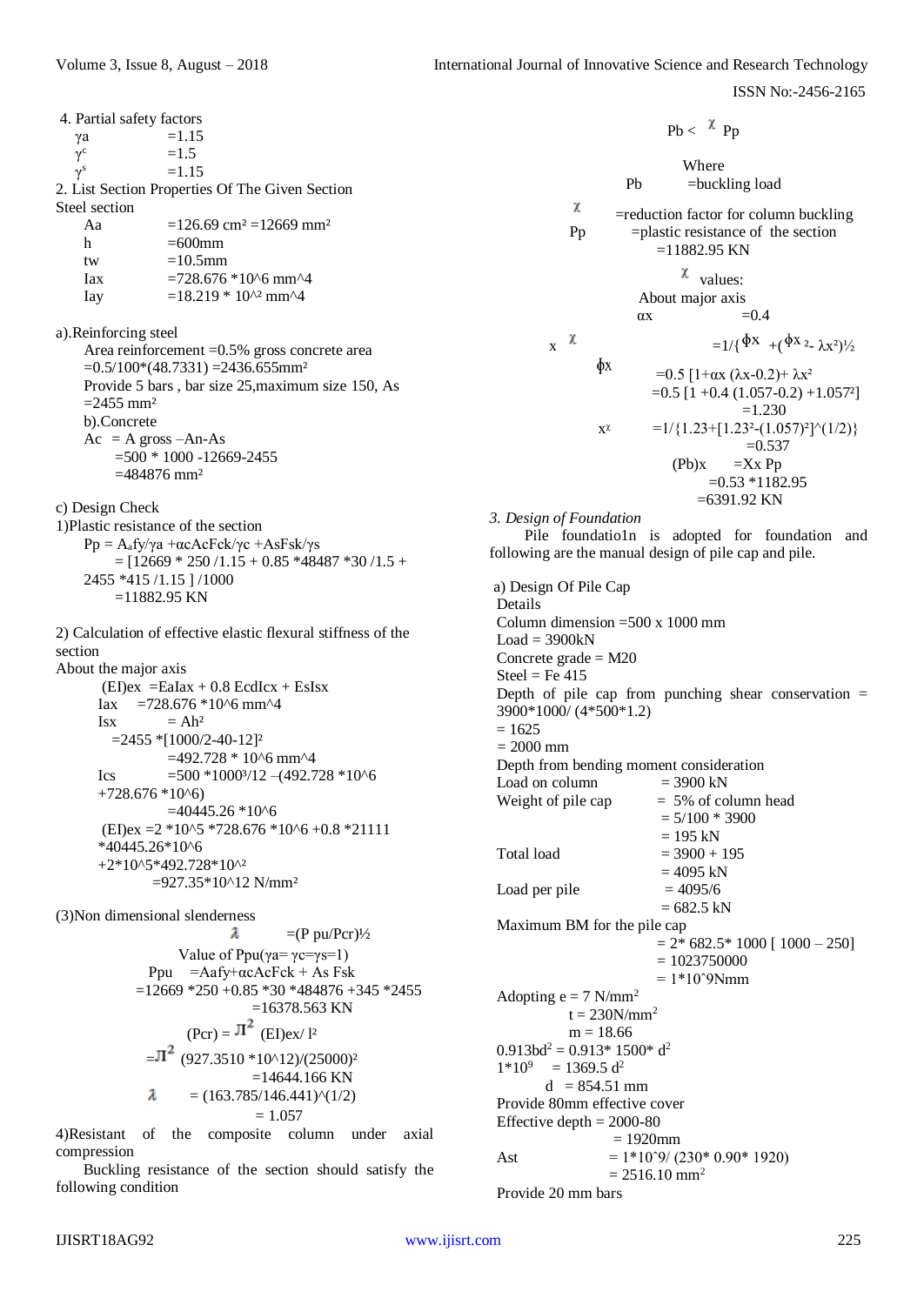Number of bars= Ast /( $\prod_{1}^{4*} d^2$ )  $= 2516.10/(\prod/4*22^2)$  $= 6.6 \sim 7$ Provide 7 bars of 25 mm diameter Provide transverse reinforcement of 10 bars of 16mm diameter b) Design Of Pile Safe direct compressive stress in concrete  $= 5$  N/ mm<sup>2</sup> Safe direct compressive stress in steel  $= 190N/mm^2$ Safe compressive stress in concrete in bending  $= 7$  N/mm<sup>2</sup> Safe tensile stress in steel in bending  $= 230$  N/ mm<sup>2</sup> Modular ratio,  $= 280/(3*7)$  $= 13.33$ Load on each pile  $=3900/6$  $= 650kN$ Rate of length of pile to least lateral dimension of pile  $= 1/D$  $= 10000/500$  $= 20$ This is greater than 12, hence pile will be treated as long column Reduction coefficient,  $C_r$  = 1.25 – 1/48D =1.25-10000/(48\*500)  $= 0.833$ Safe direct compressive stress in concrete  $= 0.833*5$  $= 4.166$ N/ mm<sup>2</sup> Safe direct compressive stress in steel  $= 0.833*190$  $= 158.27$ N/ mm<sup>2</sup> Safe compressive load on column = Safe load on concrete + safe load on steel  $(10000-A_{sc}) * 3.125+A_{sc} * 158.27 = 650 *10<sup>3</sup>$ 155. 145  $A_{sc} = 618750$  $A_{\rm sc}$  = 3988.20  $= 4000$  mm<sup>2</sup> Provide 25mm diameter bars Number of bars =  $4000/(\sqrt{1/4} \cdot 25^2)$  $= 8$ Provide 8 bars of 25 mm diameter Lateral ties Let 8mm diameter ties be provided Volume  $= 0.2\%$  of volume of piles Provide 8mm diameter bars at 150 spacing. 8#25mmØ  $\frac{1}{2}$ 8mmØ@150mmc/c

Fig 24:- Longitudinal section

8mm@@200mmc/c

S (PENETRATION)

HARD ROCK



Fig 25:- Reinforcement details



Fig 26:- Column foundation details

# **XI. PROJECT ANALYSIS**

*A. General*

Structural analysis, which is an integral part of any engineering project, is the process of predicting the performance of a given structure under a prescribed loading condition. The performance characteristics usually of interest in structural design are:

1. Stress or stress resultant (axial forces, shears and bending moments)

- 2. Deflections
- 3. Support reactions

Thus the analysis of a structure typically involves the determination of these quantities caused by the given loads and / or the external effects. Since the building frame is three dimensional frames i.e. a space frame, manual analysis is tedious and time consuming. Hence the structure is analyzed with ETABS 2015. In order to analyze in ETABS 2015,I have to first generate the model geometry, specify member properties, specify geometric constants and specify supports and loads.

#### *B. Generating Model Geometry*

The structure geometry consists of joint members, their coordinates, member numbers, the member

 $4<sub>II</sub>$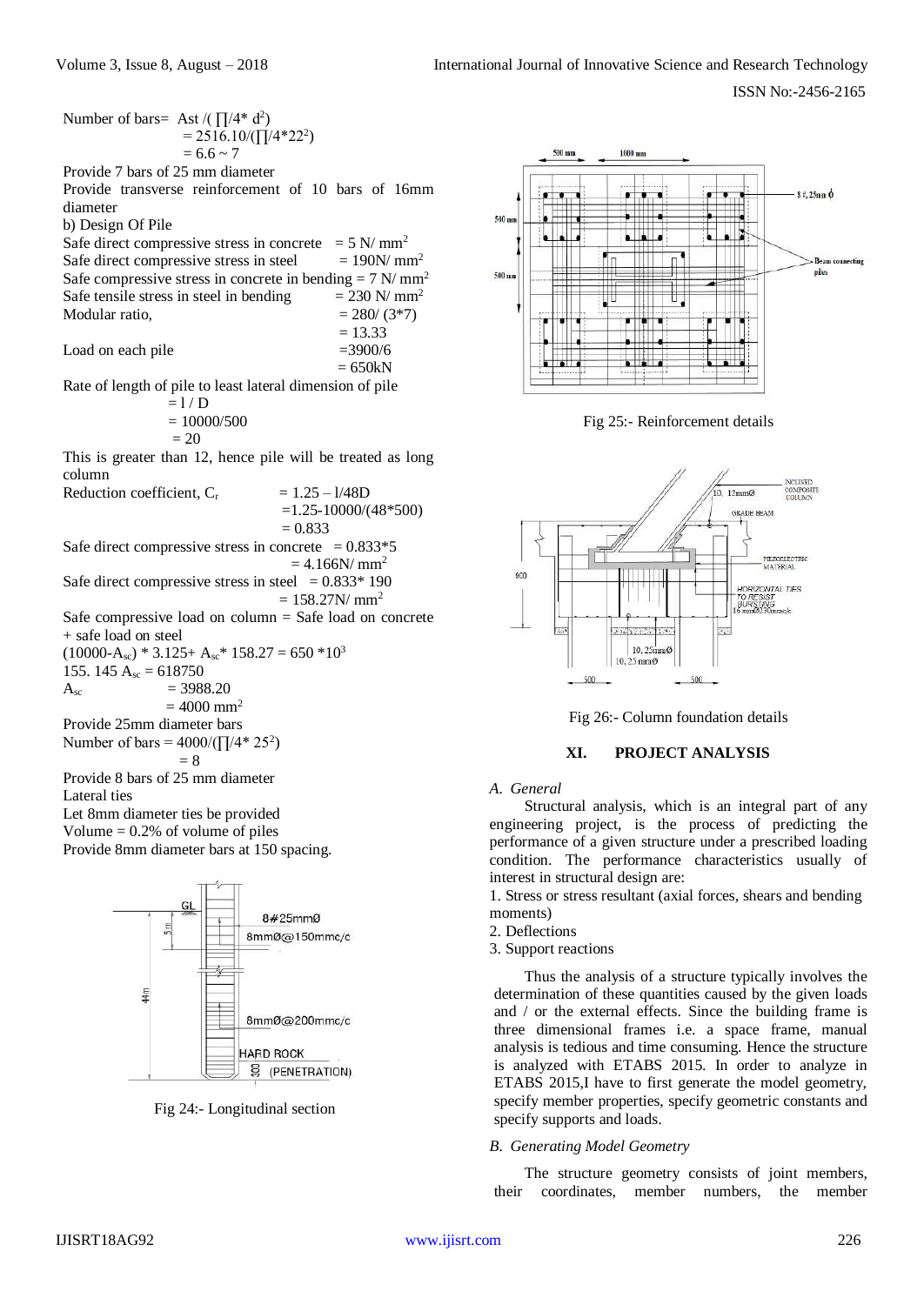connectivity information, plate element numbers, etc. At first fix the position of beams and columns. Then the joint coordinates were fixed. Beam centre lines were taken for fixing joint coordinates. Then the members were connected along the joint coordinates using the member incidence command.

#### *C. Specifying Member Property*

The next task is to assign cross section properties for the beams and columns the member properties were given as Indian. The width ZD and depth YD were given for the sections. The support conditions were given to the structure.



Fig 27:- ETABS 2016 model without load analysis



Fig 28:- Deflection of structure without tie member



Fig 29:- Bending moment and shear force diagram of a beam







Fig 31:- Bending moment of the structure without tie member



Fig 32:- Shear force diagram of structure without tie member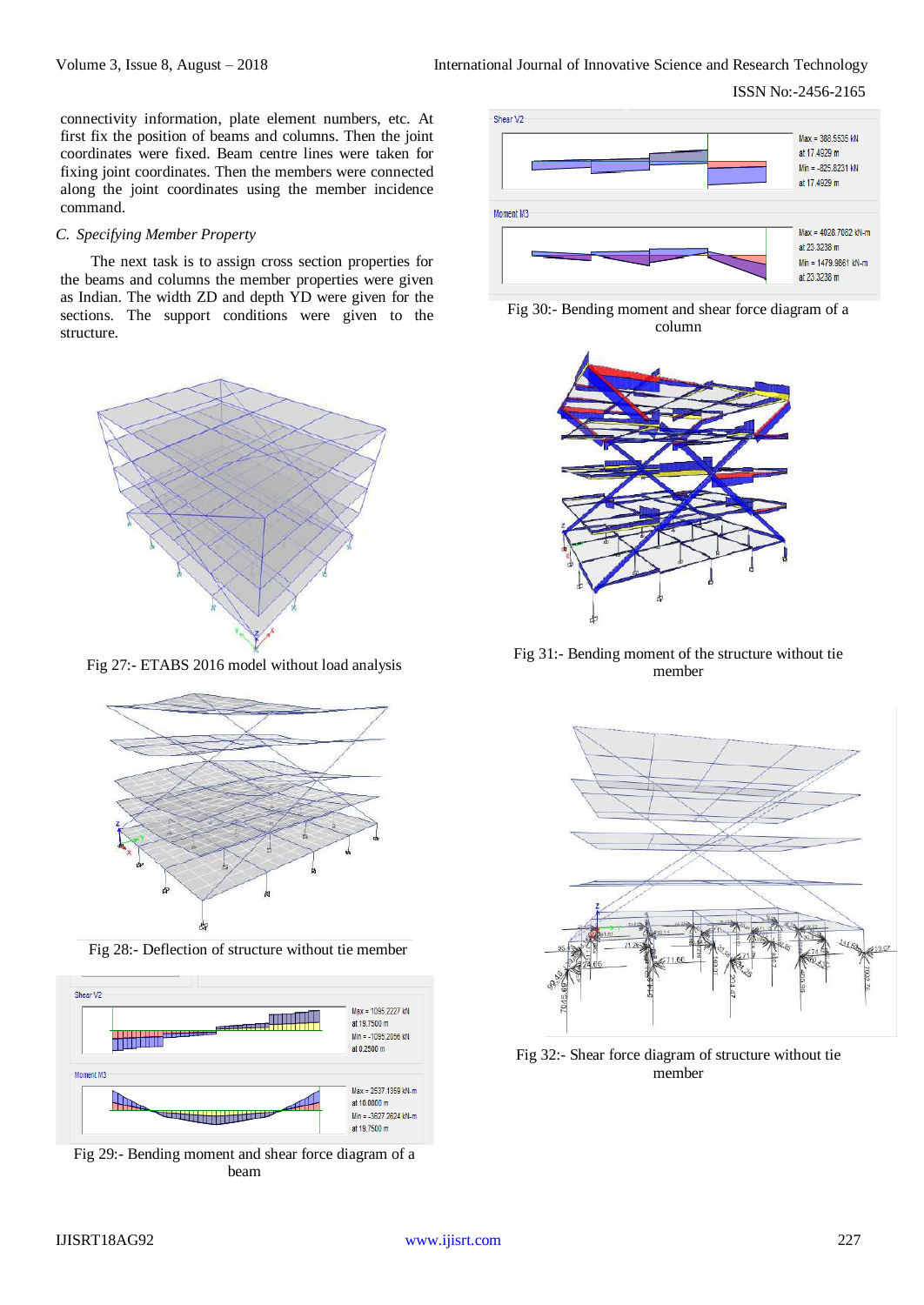

Fig 33**:-** Deflection of structure with tie member



Fig 34:- BMD and SFD of beam with tie member



Fig 35:- Bending moment and shear force diagram of column



#### *A. General*

The table shown below represents final result of the design. It gives the bending moment, shear force and torque of the corresponding column. In the table,  $V_2$  is the shear force in X direction ,  $V_3$  is the shear force in Y axis. T is the torque,  $M_2$  is the moment in X direction and  $M_3$  is the moment in Y direction. Thus

Fig 37:- Shear force diagram

**XII. RESULT**

Maximum shear force in X direction  $= 872.877 \text{kN}$ Maximum value of torque  $= 0.2556$ kNm Maximum value of moment in X direction  $= 411.933 \text{kN}$ Maximum value of moment in Y direction = 1375.341kNm

|  |  | Table 6. Result |
|--|--|-----------------|
|--|--|-----------------|

| Story              | Column | Load Case/Combo    |           | V2         | V3       |
|--------------------|--------|--------------------|-----------|------------|----------|
| Story <sub>5</sub> |        | <b>ENVELOP Max</b> | 1188.3504 | 237.8861   | 211.2661 |
| Story <sub>5</sub> |        | <b>ENVELOP Max</b> | 1193.8275 | 237.8861   | 211.2661 |
| Story <sub>5</sub> |        | <b>ENVELOP Max</b> | 1199.3046 | 237.8861   | 211.2661 |
| Story <sub>5</sub> |        | DStlS26 Max        | 745.4264  | $-636.904$ | 128.6414 |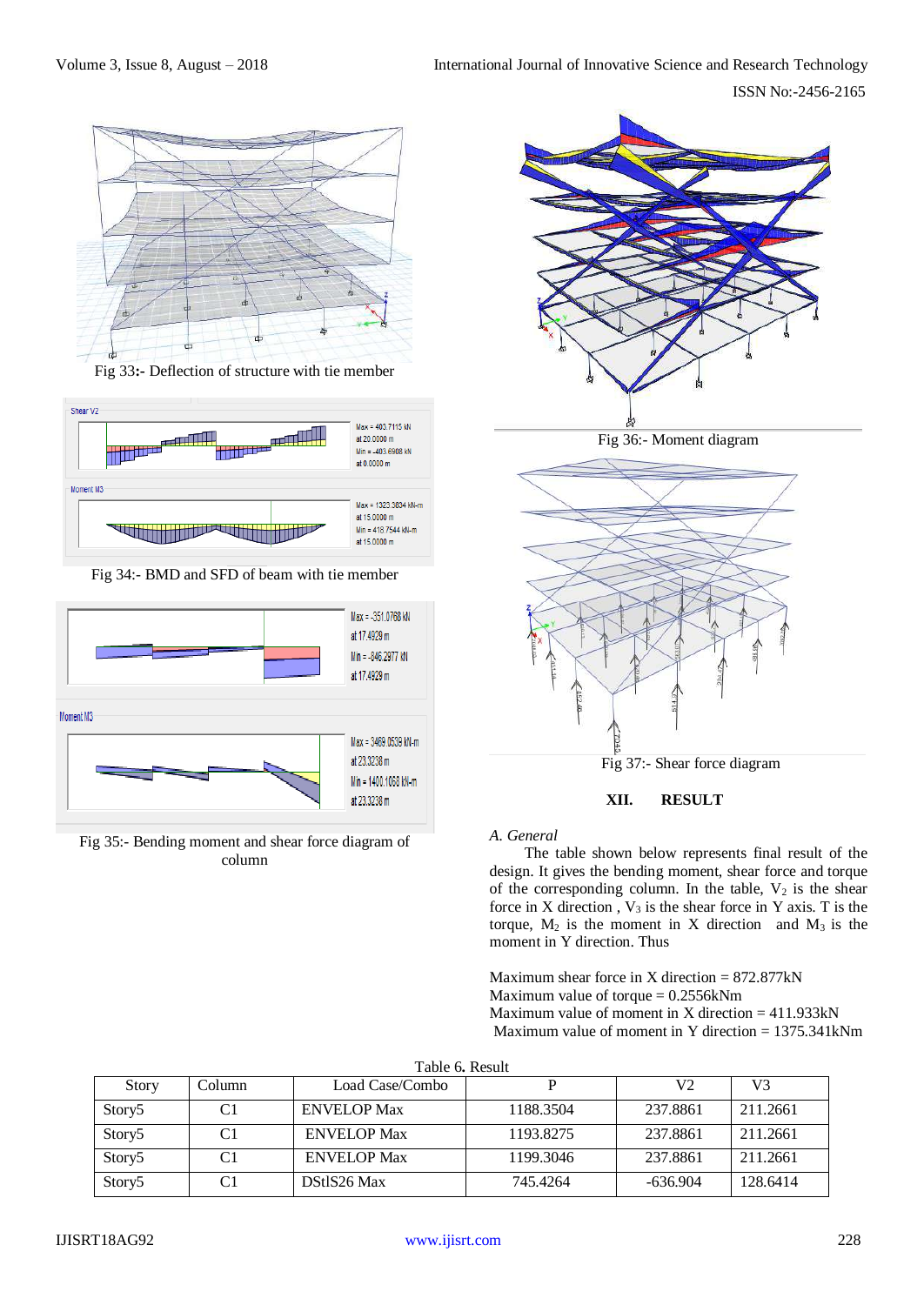| Story5             | C1               | DStlS26 Max        | 751.9989  | $-636.904$  | 128.6414    |
|--------------------|------------------|--------------------|-----------|-------------|-------------|
| Story5             | C1               | DStlS26 Max        | 758.5714  | $-636.904$  | 128.6414    |
| Story5             | $\overline{C4}$  | <b>ENVELOP</b> Max | 1185.3199 | 872.877     | 211.3146    |
| Story5             | C <sub>4</sub>   | <b>ENVELOP Max</b> | 1190.797  | 872.877     | 211.3146    |
| Story5             | C <sub>4</sub>   | <b>ENVELOP Max</b> | 1196.2741 | 872.877     | 211.3146    |
| Story <sub>5</sub> | C <sub>4</sub>   | DStlS26 Max        | 594.1869  | 423.6031    | 136.0442    |
| Story5             | $\overline{C4}$  | DStlS26 Max        | 600.7594  | 423.6031    | 136.0442    |
| Story5             | C <sub>4</sub>   | DStlS26 Max        | 607.3319  | 423.6031    | 136.0442    |
| Story5             | C17              | <b>ENVELOP Max</b> | 1185.3995 | 239.0486    | $-82.4147$  |
| Story5             | $\overline{C17}$ | <b>ENVELOP Max</b> | 1190.8766 | 239.0486    | $-82.4147$  |
| Story5             | C17              | <b>ENVELOP Max</b> | 1196.3537 | 239.0486    | $-82.4147$  |
| Story5             | C17              | DStlS26 Max        | 743.7299  | 638.2411    | 128.2813    |
| Story5             | C17              | DStlS26 Max        | 750.3024  | 638.2411    | 128.2813    |
| Story5             | C17              | DStlS26 Max        | 756.8749  | 638.2411    | 128.2813    |
| Story5             | C20              | <b>ENVELOP Max</b> | 1188.1523 | 870.3756    | 82.4004     |
| Story5             | $\overline{C20}$ | <b>ENVELOP Max</b> | 1193.6294 | 870.3756    | $-82.4004$  |
| Story5             | C20              | <b>ENVELOP Max</b> | 1199.1065 | 870.3756    | $-82.4004$  |
| Story5             | C20              | DStlS26 Max        | 595.7779  | 422.1766    | $-135.6368$ |
| Story5             | C20              | DStlS26 Max        | 602.3504  | 422.1766    | $-135.6368$ |
| Story5             | C20              | DStlS26 Max        | 608.9229  | 422.1766    | $-135.6368$ |
| Story4             | C1               | <b>ENVELOP Max</b> | 660.8267  | 27.3341     | 37.0502     |
| Story4             | C1               | <b>ENVELOP Max</b> | 666.3038  | 27.3341     | 37.0502     |
| Story4             | C1               | <b>ENVELOP Max</b> | 671.7809  | 27.3341     | 37.0502     |
| Story4             | C1               | DStlS26 Max        | 391.7544  | $-319.2522$ | 14.565      |
| Story4             | $\overline{C1}$  | DStlS26 Max        | 398.3269  | $-319.2522$ | 14.565      |
| Story4             | C1               | DStlS26 Max        | 404.8995  | $-319.2522$ | 14.565      |
| Story4             | C <sub>4</sub>   | <b>ENVELOP Max</b> | 658.2779  | 389.2886    | 36.8319     |
| Story4             | $\overline{C4}$  | <b>ENVELOP Max</b> | 663.755   | 389.2886    | 36.8319     |
| Story4             | C <sub>4</sub>   | <b>ENVELOP</b> Max | 669.2321  | 389.2886    | 36.8319     |
| Story <sub>4</sub> | C <sub>4</sub>   | DStlS26 Max        | 293.9504  | 35.3209     | 20.6885     |
| Story4             | C <sub>4</sub>   | DStlS26 Max        | 300.5229  | 35.3209     | 20.6885     |
| Story4             | C <sub>4</sub>   | DStlS26 Max        | 307.0955  | 35.3209     | 20.6885     |
| Story4             | C17              | <b>ENVELOP</b> Max | 658.1791  | 27.1971     | $-0.095$    |
| Story4             | C17              | <b>ENVELOP</b> Max | 663.6562  | 27.1971     | $-0.095$    |
| Story4             | C17              | <b>ENVELOP</b> Max | 669.1333  | 27.1971     | $-0.095$    |
| Story4             | C17              | DStlS26 Max        | 390.3271  | -319.3103   | $-12.0142$  |
| Story4             | C17              | DStlS26 Max        | 396.8996  | -319.3103   | $-12.0142$  |
| Story4             | C17              | DStlS26 Max        | 403.4721  | -319.3103   | $-12.0142$  |
| Story4             | C20              | <b>ENVELOP</b> Max | 660.9897  | 388.9729    | $-0.2484$   |
| Story4             | C20              | <b>ENVELOP</b> Max | 666.4668  | 388.9729    | $-0.2484$   |
| Story4             | C20              | <b>ENVELOP Max</b> | 671.9439  | 388.9729    | $-0.2484$   |
| Story <sub>4</sub> | C20              | DStlS26 Max        | 295.4647  | 35.105      | $-18.3506$  |
| Story <sub>4</sub> | C20              | DStlS26 Max        | 302.0372  | 35.105      | $-18.3506$  |
| Story4             | C20              | DStlS26 Max        | 308.6097  | 35.105      | $-18.3506$  |
| Story3             | C1               | <b>ENVELOP Max</b> | 84.8871   | $-37.2492$  | $-11.8763$  |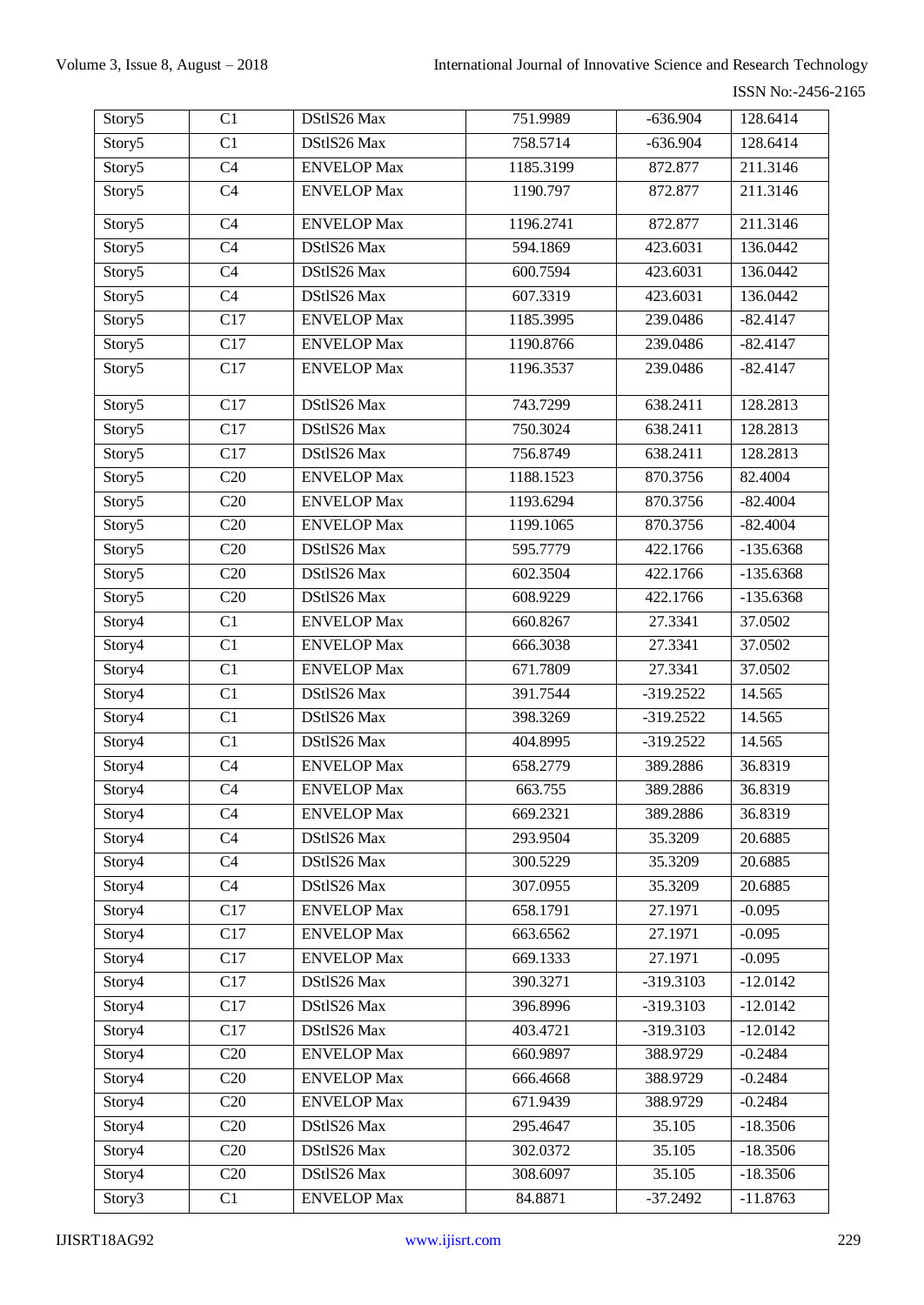| Story3             | C1               | <b>ENVELOP Max</b> | 88.1734      | $-37.2492$ | $-11.8763$ |
|--------------------|------------------|--------------------|--------------|------------|------------|
| Story3             | C1               | <b>ENVELOP Max</b> | 91.4596      | $-37.2492$ | $-11.8763$ |
| Story3             | $\overline{C1}$  | DStlS26 Max        | $-19.225$    | 473.7658   | 112.7677   |
| Story3             | C1               | DStlS26 Max        | $-12.6525$   | 473.7658   | 112.7677   |
| Story3             | C1               | DStlS26 Max        | $-6.08$      | 473.7658   | 112.7677   |
| Story3             | C <sub>4</sub>   | <b>ENVELOP Max</b> | 84.4258      | 593.9313   | $-12.24$   |
| Story <sub>3</sub> | C <sub>4</sub>   | <b>ENVELOP Max</b> | 87.712       | 593.9313   | $-12.24$   |
| Story3             | C <sub>4</sub>   | <b>ENVELOP Max</b> | 90.9983      | 593.9313   | $-12.24$   |
| Story3             | C <sub>4</sub>   | DStlS26 Max        | $-50.0597$   | 120.7635   | $-90.3551$ |
| Story3             | C <sub>4</sub>   | DStlS26 Max        | $-43.4872$   | 120.7635   | $-90.3551$ |
| Story3             | C <sub>4</sub>   | DStlS26 Max        | $-36.9146$   | 120.7635   | $-90.3551$ |
| Story3             | C17              | <b>ENVELOP Max</b> | 83.9227      | $-38.466$  | 176.3051   |
| Story3             | $\overline{C17}$ | <b>ENVELOP Max</b> | 87.209       | $-38.466$  | 176.3051   |
| Story3             | C17              | <b>ENVELOP Max</b> | 90.4953      | $-38.466$  | 176.3051   |
| Story3             | $\overline{C17}$ | DStlS26 Max        | $-20.546$    | -474.966   | 119.0203   |
| Story3             | C17              | DStlS26 Max        | $-13.9735$   | -474.966   | 119.0203   |
| Story3             | C17              | DStlS26 Max        | $-7.401$     | -474.966   | 119.0203   |
| Story3             | C20              | <b>ENVELOP Max</b> | 85.1496      | 591.762    | 174.9119   |
| Story3             | C20              | <b>ENVELOP</b> Max | 88.4359      | 591.762    | 174.9119   |
| Story3             | C20              | <b>ENVELOP Max</b> | 91.7222      | 591.762    | 174.9119   |
| Story3             | C20              | DStlS26 Max        | $-48.5829$   | 119.5958   | 94.7381    |
| Story3             | C20              | DStlS26 Max        | $-42.0104$   | 119.5958   | 94.7381    |
| Story3             | C20              | DStlS26 Max        | $-35.4379$   | 119.5958   | 94.7381    |
| Story1             | C1               | <b>ENVELOP Max</b> | $-2518.4235$ | 67.308     | 176.2713   |
| Story1             | $\overline{C1}$  | <b>ENVELOP Max</b> | $-2516.9839$ | 67.308     | 176.2713   |
| Story1             | C1               | DStlS26 Max        | $-4732.7565$ | 67.774     | 86.0992    |
| Story1             | C <sub>2</sub>   | <b>ENVELOP Max</b> | $-26.5369$   | 136.3009   | 59.4957    |
| Story1             | C <sub>2</sub>   | <b>ENVELOP Max</b> | $-23.6577$   | 136.3009   | 59.4957    |
| Story1             | $\overline{C2}$  | DStlS26 Max        | $-98.4441$   | $-70.1349$ | 22.1942    |
| Story1             | C <sub>3</sub>   | <b>ENVELOP</b> Max | $-31.0361$   | 86.4715    | 58.5227    |
| Story1             | C <sub>3</sub>   | <b>ENVELOP Max</b> | $-29.5965$   | 86.4715    | 58.5227    |
| Story1             | $\overline{C3}$  | DStlS26 Max        | -330.4877    | 113.1384   | 21.4564    |
| Story1             | C <sub>4</sub>   | DStlS26 Max        | $-4034.4517$ | 126.8906   | 121.7657   |
| Story1             | C <sub>4</sub>   | DStlS26 Max        | $-4030.1329$ | 126.8906   | 121.7657   |
| Story1             | C <sub>4</sub>   | DStlS26 Max        | $-4025.8142$ | 126.8906   | 121.7657   |
| Story1             | C <sub>5</sub>   | DStlS26 Max        | $-357.5776$  | $-92.587$  | $-40.9083$ |
| Story1             | C <sub>5</sub>   | DStlS26 Max        | $-351.8193$  | $-92.587$  | $-40.9083$ |
| Story1             | C <sub>6</sub>   | <b>ENVELOP Max</b> | $-226.1844$  | 86.9751    | 38.5226    |
| Story1             | C <sub>6</sub>   | DStlS26 Max        | $-366.856$   | $-72.3769$ | $-5.2579$  |
| Story1             | C <sub>6</sub>   | DStlS26 Max        | $-361.4576$  | $-72.3769$ | $-5.2579$  |
| Story <sub>1</sub> | C6               | DStlS26 Max        | $-356.0592$  | $-72.3769$ | $-5.2579$  |
| Story1             | C7               | <b>ENVELOP</b> Max | $-228.9402$  | 77.7738    | 37.3452    |
| Story1             | C7               | <b>ENVELOP</b> Max | $-226.241$   | 77.7738    | 37.3452    |
| Story1             | $\overline{C7}$  | DStlS26 Max        | $-373.5625$  | $-84.2966$ | $-5.7899$  |
| Story1             | $\mbox{C}8$      | <b>ENVELOP Max</b> | $-171.0882$  | 95.4844    | 10.6155    |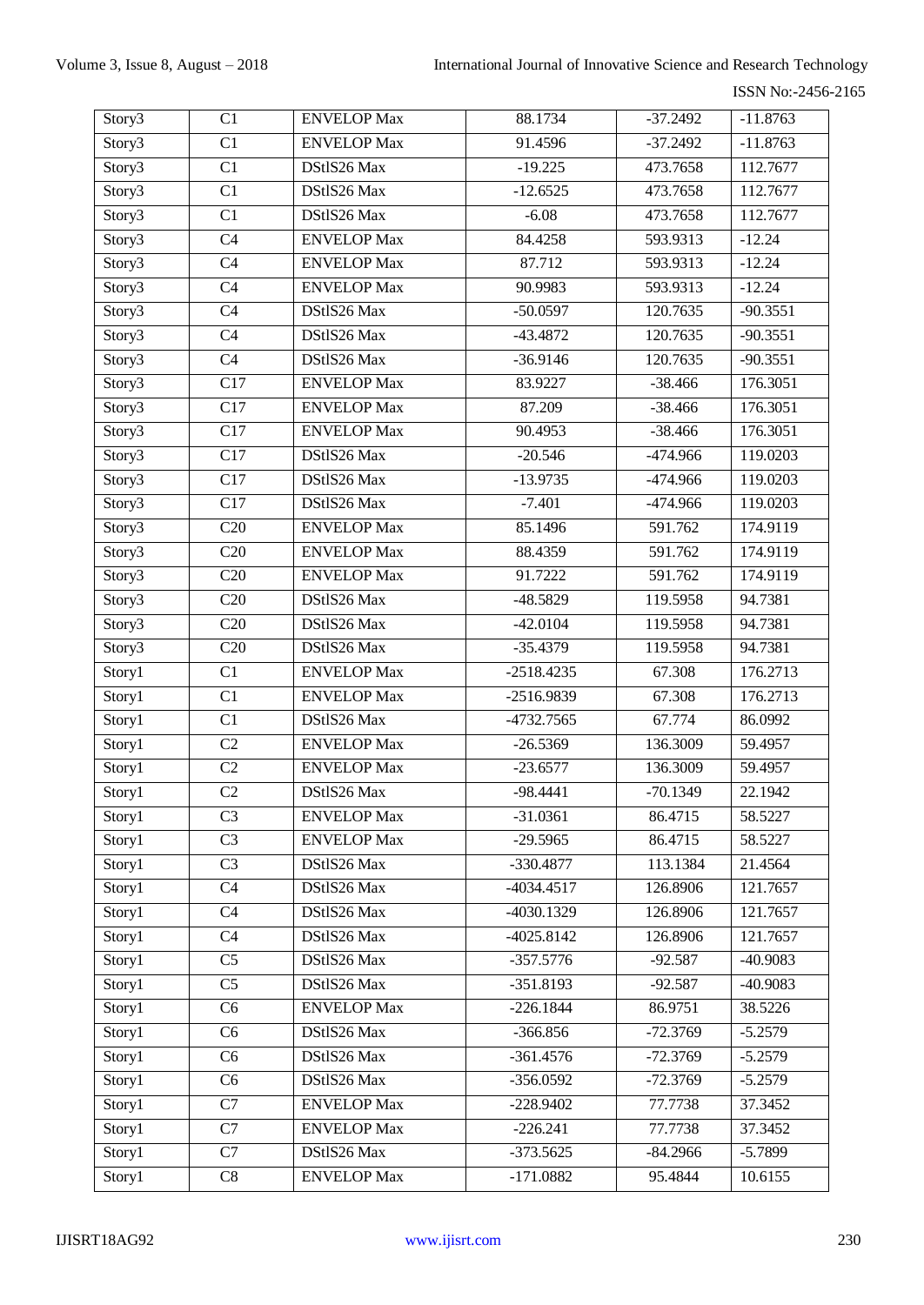| Story1             | C8               | <b>ENVELOP Max</b> | $-169.6486$  | 95.4844            | 10.6155    |
|--------------------|------------------|--------------------|--------------|--------------------|------------|
| Story1             | C8               | <b>ENVELOP Max</b> | $-168.209$   | 95.4844            |            |
| Story1             | $\overline{C9}$  | <b>ENVELOP Max</b> | $-75.8363$   | 56.0182            | 47.1991    |
| Story1             | C9               | <b>ENVELOP Max</b> | $-74.3967$   | 56.0182<br>47.1991 |            |
| Story <sub>1</sub> | C9               | <b>ENVELOP Max</b> | $-72.9572$   | 56.0182            | 47.1991    |
| Story1             | $\overline{C9}$  | DStlS26 Max        | $-138.6363$  | $-94.1685$         | 0.6764     |
| Story1             | C10              | <b>ENVELOP Max</b> | $-214.7609$  | 81.5968            | 40.5175    |
| Story1             | $\overline{C10}$ | <b>ENVELOP Max</b> | $-212.0617$  | 81.5968            | 40.5175    |
| Story1             | C10              | <b>ENVELOP Max</b> | $-209.3625$  | 81.5968            | 40.5175    |
| Story1             | C10              | DStlS26 Max        | $-336.6228$  | $-75.0864$         | $-1.3034$  |
| Story1             | $\overline{C10}$ | DStlS26 Max        | $-331.2244$  | $-75.0864$         | $-1.3034$  |
| Story1             | C11              | <b>ENVELOP Max</b> | $-215.0483$  | 75.1509            | 39.2267    |
| Story1             | C11              | DStlS26 Max        | $-349.0634$  | $-84.0769$         | $-0.8577$  |
| Story1             | C11              | DStlS26 Max        | $-343.665$   | $-84.0769$         | $-0.8577$  |
| Story1             | $\overline{C12}$ | <b>ENVELOP Max</b> | $-79.249$    | 92.598             | 42.7308    |
| Story1             | C12              | <b>ENVELOP Max</b> | $-76.3699$   | 92.598             | 42.7308    |
| Story1             | C12              | DStlS26 Max        | $-120.4116$  | $-48.9113$         | 1.5983     |
| Story1             | $\overline{C12}$ | DStlS26 Max        | $-114.6533$  | $-48.9113$         | 1.5983     |
| Story1             | C13              | <b>ENVELOP Max</b> | $-180.4404$  | 56.9727            | 74.0363    |
| Story1             | C13              | <b>ENVELOP Max</b> | $-179.0008$  | 56.9727            | 74.0363    |
| Story1             | C13              | <b>ENVELOP Max</b> | $-177.5612$  | 56.9727            | 74.0363    |
| Story1             | $\overline{C13}$ | DStlS26 Max        | $-358.295$   | $-90.5922$         | 41.0646    |
| Story1             | C13              | DStlS26 Max        | $-355.4158$  | $-90.5922$         | 41.0646    |
| Story1             | C13              | DStlS26 Max        | $-352.5367$  | 90.5922            | 41.0646    |
| Story1             | C14              | <b>ENVELOP Max</b> | $-231.1958$  | 84.3923            | 44.7284    |
| Story1             | $\overline{C14}$ | <b>ENVELOP Max</b> | $-228.4966$  | 84.3923            | 44.7284    |
| Story1             | C14              | DStlS26 Max        | $-355.4644$  | $-70.0946$         | 2.4875     |
| Story1             | C15              | <b>ENVELOP Max</b> | $-231.3136$  | 75.4487            | 43.2888    |
| Story1             | C15              | <b>ENVELOP</b> Max | $-228.6143$  | 75.4487            | 43.2888    |
| Story1             | C15              | <b>ENVELOP Max</b> | $-225.9151$  | 75.4487            | 43.2888    |
| Story1             | C16              | <b>ENVELOP</b> Max | $-177.4483$  | 92.9999            | 70.0549    |
| Story1             | C16              | DStlS26 Max        | $-298.8954$  | $-45.5681$         | 37.2119    |
| Story1             | C16              | DStlS26 Max        | $-296.0162$  | $-45.5681$         | 37.2119    |
| Story1             | C17              | <b>ENVELOP Max</b> | $-2522.9831$ | 71.3558            | 39.0273    |
| Story1             | C17              | <b>ENVELOP Max</b> | $-2521.5435$ | 71.3558            | 39.0273    |
| Story1             | C17              | DStlS26 Max        | -4733.8459   | 71.264             | $-81.8021$ |
| Story1             | C18              | <b>ENVELOP</b> Max | $-19.8158$   | 130.9898           | 23.1276    |
| Story1             | C18              | <b>ENVELOP Max</b> | $-18.3762$   | 130.9898           | 23.1276    |
| Story1             | C18              | <b>ENVELOP</b> Max | $-16.9367$   | 130.9898           | 23.1276    |
| Story1             | C19              | <b>ENVELOP Max</b> | $-20.8687$   | 81.3104            | 21.9757    |
| Story1             | C19              | <b>ENVELOP Max</b> | $-19.4291$   | 81.3104            | 21.9757    |
| Story1             | C19              | DStlS26 Max        | $-377.3562$  | $-121.2026$        | $-22.7239$ |
| Story1             | C20              | <b>ENVELOP Max</b> | $-2517.4028$ | 74.1356            | 36.8912    |
| Story1             | C20              | DStlS26 Max        | -3983.8923   | 72.9754            | $-67.9812$ |
| Story1             | $\overline{C}20$ | DStlS26 Max        | $-3978.134$  | 72.9754            | $-67.9812$ |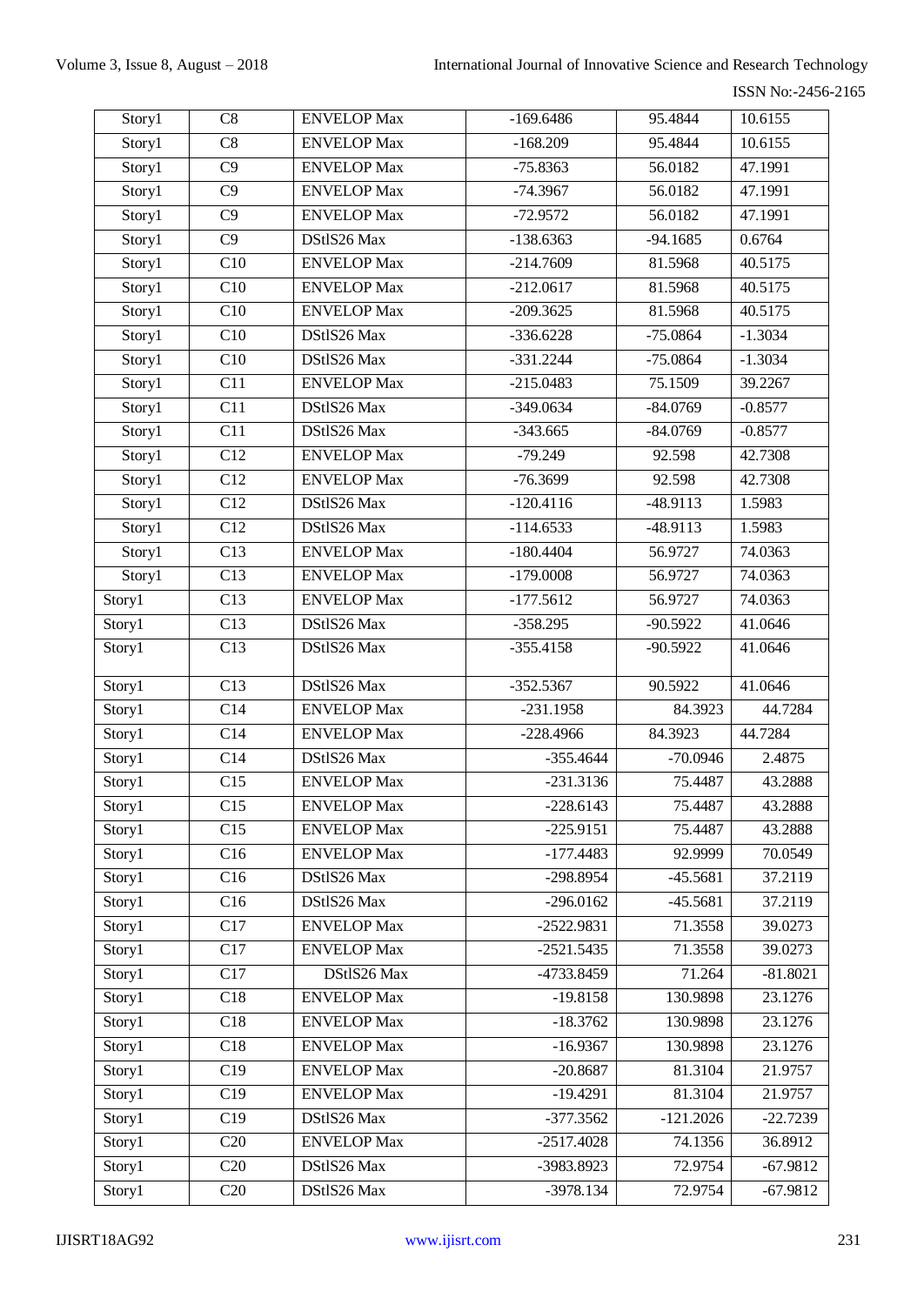| Story              | Column           | Load Case/Combo    | T      | M <sub>2</sub> | M <sub>3</sub> |
|--------------------|------------------|--------------------|--------|----------------|----------------|
|                    |                  |                    |        |                |                |
| Story5             | C <sub>1</sub>   | <b>ENVELOP Max</b> | 0.0033 | 162.8857       | $-114.9681$    |
| Story5             | C1               | <b>ENVELOP Max</b> | 0.0033 | 30.8732        | 494.1207       |
| Story5             | C <sub>1</sub>   | <b>ENVELOP Max</b> | 0.0033 | 128.59         | 1370.7983      |
| Story5             | C1               | DStlS26 Max        | 0.0031 | 98.2129        | $-259.6602$    |
| Story5             | C1               | DStlS26 Max        | 0.0031 | $-49.7231$     | 483.9872       |
| Story5             | C1               | DStlS26 Max        | 0.0031 | $-197.2117$    | 1228.7433      |
| Story5             | C <sub>4</sub>   | <b>ENVELOP</b> Max | 0.0033 | 163.0012       | 761.6884       |
| Story5             | C4               | <b>ENVELOP</b> Max | 0.0033 | $-30.8492$     | 232.6793       |
| Story5             | C <sub>4</sub>   | <b>ENVELOP Max</b> | 0.0033 | $-128.5888$    | $-42.0337$     |
| Story5             | C4               | DStlS26 Max        | 0.0031 | 109.7239       | 652.9941       |
| Story5             | C <sub>4</sub>   | DStlS26 Max        | 0.0031 | $-46.7259$     | 177.0599       |
| Story5             | C4               | DStlS26 Max        | 0.0031 | $-202.7269$    | $-297.7679$    |
| Story5             | C17              | <b>ENVELOP Max</b> | 0.0033 | $-60.9655$     | $-114.7141$    |
| Story5             | C17              | <b>ENVELOP Max</b> | 0.0033 | 80.0046        | 496.298        |
| Story5             | $\overline{C17}$ | <b>ENVELOP Max</b> | 0.0033 | 323.0202       | 1375.341       |
| Story5             | C17              | DStlS26 Max        | 0.0031 | $-97.8384$     | $-259.2955$    |
| Story5             | $\overline{C17}$ | DStlS26 Max        | 0.0031 | 49.6858        | 485.8693       |
| Story5             | $\overline{C17}$ | DStlS26 Max        | 0.0031 | 197.6592       | 1232.1636      |
| Story5             | C20              | <b>ENVELOP Max</b> | 0.0033 | $-60.9263$     | 761.8305       |
| Story5             | C20              | <b>ENVELOP Max</b> | 0.0033 | 80.0623        | 233.7203       |
| Story5             | C20              | <b>ENVELOP</b> Max | 0.0033 | 323.0358       | $-39.97$       |
| Story5             | C20              | DStlS26 Max        | 0.0031 | $-109.2289$    | 653.069        |
| Story5             | C20              | DStlS26 Max        | 0.0031 | 46.7548        | 178.7534       |
| Story5             | C20              | DStlS26 Max        | 0.0031 | 203.1859       | $-294.4325$    |
| Story4             | C1               | <b>ENVELOP Max</b> | 0.0041 | 112.1718       | $-212.9542$    |
| Story4             | C1               | <b>ENVELOP</b> Max | 0.0041 | 72.4189        | 72.4166        |
| Story4             | C <sub>1</sub>   | <b>ENVELOP Max</b> | 0.0041 | 32.6659        | 418.2847       |
| Story4             | C1               | DStlS26 Max        | 0.0039 | 55.5798        | -336.6591      |
| S <sub>tory4</sub> | C1               | DStlS26 Max        | 0.0039 | 38.8301        | 30.4809        |
| Story4             | C1               | DStlS26 Max        | 0.0039 | 23.9483        | 401.0534       |
| Story4             | C <sub>4</sub>   | <b>ENVELOP Max</b> | 0.0041 | 112.0978       | 642.5889       |
| Story4             | C <sub>4</sub>   | <b>ENVELOP</b> Max | 0.0041 | 72.6167        | 336.2645       |
| Story4             | C <sub>4</sub>   | <b>ENVELOP Max</b> | 0.0041 | 33.136         | 275.0907       |
| Story4             | C <sub>4</sub>   | DStlS26 Max        | 0.0039 | 63.9246        | 334.1492       |
| Story4             | C <sub>4</sub>   | DStlS26 Max        | 0.0039 | 40.1329        | 293.5302       |
| Story4             | C <sub>4</sub>   | DStlS26 Max        | 0.0039 | 18.2059        | 256.3418       |
| Story4             | C17              | <b>ENVELOP Max</b> | 0.0041 | $-18.537$      | $-212.1662$    |
| Story4             | C17              | <b>ENVELOP</b> Max | 0.0041 | $-18.4277$     | 72.8123        |
| Story4             | C17              | <b>ENVELOP Max</b> | 0.0041 | $-9.1841$      | 419.1368       |
| Story4             | C17              | DStlS26 Max        | 0.0039 | $-51.7519$     | -335.9976      |
| Story4             | C17              | DStlS26 Max        | 0.0039 | $-37.9356$     | 31.2092        |
| Story4             | C17              | DStlS26 Max        | 0.0039 | $-22.25$       | 401.8078       |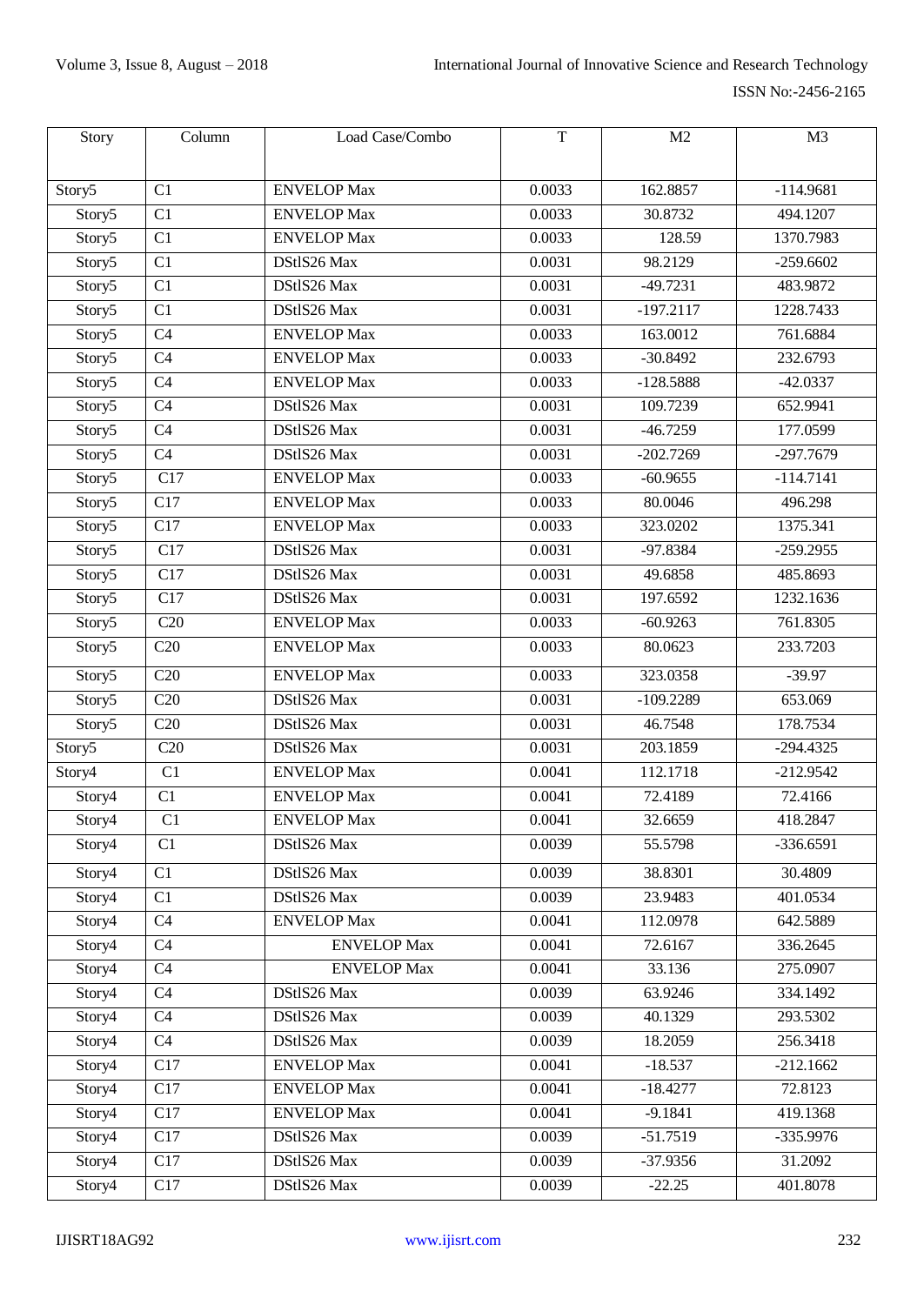ISSN No:-2456-2165

| Story4             | C20              | <b>ENVELOP Max</b> | 0.0041 | $-18.5958$  | 643.8582    |
|--------------------|------------------|--------------------|--------|-------------|-------------|
| Story4             | C20              | <b>ENVELOP Max</b> | 0.0041 | $-18.3101$  | 337.4053    |
| Story4             | C20              | <b>ENVELOP Max</b> | 0.0041 | $-9.0807$   | 275.6244    |
| Story4             | C20              | DStlS26 Max        | 0.0039 | $-60.1169$  | 334.6777    |
| Story4             | $\overline{C20}$ | DStlS26 Max        | 0.0039 | $-39.0137$  | 294.3069    |
| Story4             | C20              | DStlS26 Max        | 0.0039 | $-16.047$   | 257.3279    |
| Story3             | C1               | <b>ENVELOP Max</b> | 0.0019 | $-64.463$   | $-76.5049$  |
| Story3             | C1               | <b>ENVELOP Max</b> | 0.0019 | $-50.8052$  | $-32.7127$  |
| Story3             | C1               | <b>ENVELOP</b> Max | 0.0019 | 15.5135     | 450.7773    |
| Story3             | C1               | DStlS26 Max        | 0.0016 | $-270.1385$ | $-729.4353$ |
| Story3             | C1               | DStlS26 Max        | 0.0016 | $-140.4556$ | $-183.649$  |
| Story3             | C1               | DStlS26 Max        | 0.0016 | $-8.2488$   | 362.1373    |
| Story3             | C <sub>4</sub>   | <b>ENVELOP Max</b> | 0.0019 | $-65.1415$  | 919.502     |
| Story <sub>3</sub> | C <sub>4</sub>   | <b>ENVELOP Max</b> | 0.0019 | $-51.0655$  | 237.2489    |
| Story3             | C <sub>4</sub>   | <b>ENVELOP Max</b> | 0.0019 | 15.9844     | $-2.4774$   |
| Story3             | C <sub>4</sub>   | DStlS26 Max        | 0.0016 | $-226.8499$ | 206.6682    |
| Story3             | C <sub>4</sub>   | DStlS26 Max        | 0.0016 | $-122.9415$ | 68.7501     |
| Story3             | C <sub>4</sub>   | DStlS26 Max        | 0.0016 | $-16.5026$  | $-69.168$   |
| Story3             | C17              | <b>ENVELOP</b> Max | 0.0019 | 411.9332    | -77.9913    |
| Story3             | C17              | <b>ENVELOP Max</b> | 0.0019 | 222.1196    | $-32.7658$  |
| Story3             | C17              | <b>ENVELOP Max</b> | 0.0019 | 48.5703     | 452.5228    |
| Story3             | $\overline{C17}$ | DStlS26 Max        | 0.0016 | 281.7033    | $-731.0247$ |
| Story3             | C17              | DStlS26 Max        | 0.0016 | 144.83      | $-183.8241$ |
| Story3             | $\overline{C17}$ | DStlS26 Max        | 0.0016 | 10.4814     | 363.3764    |
| Story3             | C20              | <b>ENVELOP</b> Max | 0.0019 | 409.2431    | 916.7126    |
| Story3             | C20              | <b>ENVELOP</b> Max | 0.0019 | 220.6277    | 236.9783    |
| Story3             | C20              | <b>ENVELOP Max</b> | 0.0019 | 49.3207     | $-1.7398$   |
| Story3             | C20              | DStlS26 Max        | 0.0016 | 234.8545    | 205.1772    |
| Story3             | C20              | DStlS26 Max        | 0.0016 | 125.9056    | 68.632      |
| Story3             | C20              | DStlS26 Max        | 0.0016 | 19.482      | $-67.9133$  |
| Story1             | C1               | <b>ENVELOP</b> Max | 0.1227 | 93.0095     | 5.771       |
| Story1             | C1               | <b>ENVELOP Max</b> | 0.1227 | 22.501      | 24.3989     |
| Story1             | C1               | DStlS26 Max        | 0.117  | 4.3721      | $-21.163$   |
| Story1             | C2               | <b>ENVELOP</b> Max | 0.1227 | 39.4861     | 88.4177     |
| Story1             | C <sub>2</sub>   | <b>ENVELOP Max</b> | 0.1227 | $-4.6422$   | 3.6517      |
| Story1             | C <sub>2</sub>   | DStlS26 Max        | 0.117  | $-8.2242$   | 0.4889      |
| Story1             | C <sub>3</sub>   | <b>ENVELOP</b> Max | 0.1227 | 38.4725     | 66.1545     |
| Story1             | C <sub>3</sub>   | <b>ENVELOP</b> Max | 0.1227 | 15.2298     | 31.5659     |
| Story1             | C <sub>3</sub>   | DStlS26 Max        | 0.117  | $-7.7976$   | 15.707      |
| Story1             | C <sub>4</sub>   | DStlS26 Max        | 0.2439 | 55.9172     | $-33.76$    |
| Story1             | C <sub>4</sub>   | DStlS26 Max        | 0.2439 | 7.2109      | $-84.5163$  |
| Story1             | C <sub>4</sub>   | DStlS26 Max        | 0.2439 | $-39.2379$  | $-135.2725$ |
| Story1             | C <sub>5</sub>   | DStlS26 Max        | 0.117  | $-18.1891$  | $-66.6235$  |
| Story1             | C <sub>5</sub>   | DStlS26 Max        | 0.117  | 14.5375     | 7.4461      |
| Story1             | C <sub>6</sub>   | <b>ENVELOP</b> Max | 0.1227 | 38.0062     | 56.7678     |
| Story1             | C <sub>6</sub>   | DStlS26 Max        | 0.117  | $-2.7893$   | $-57.5532$  |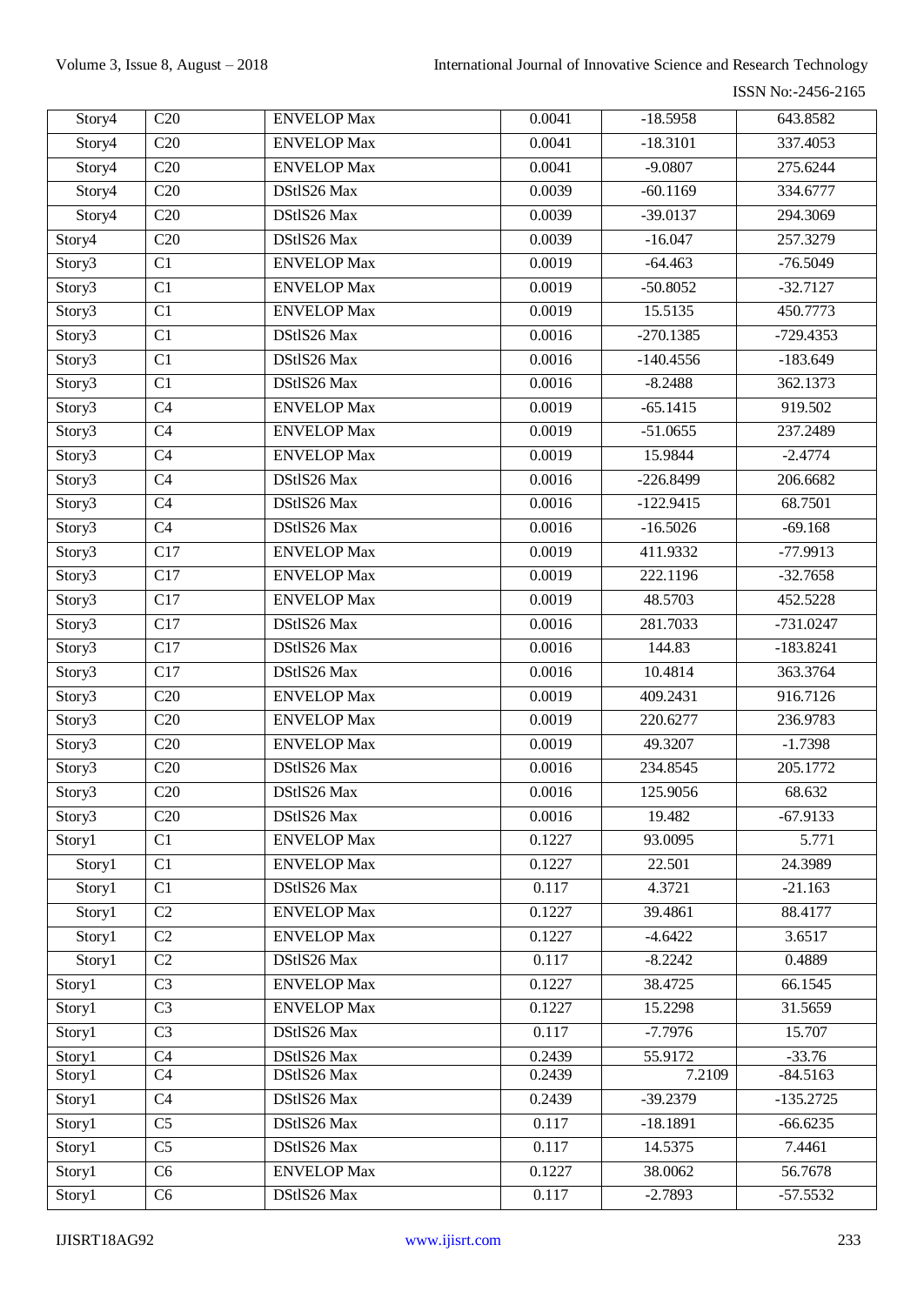ISSN No:-2456-2165

| Story1 | C <sub>6</sub>   | DStlS26 Max        | 0.117  | 1.1541     | $-3.2705$  |
|--------|------------------|--------------------|--------|------------|------------|
| Story1 | C6               | DStlS26 Max        | 0.117  | 7.2385     | 54.4598    |
| Story1 | C7               | <b>ENVELOP Max</b> | 0.1227 | 2.4291     | 3.6966     |
| Story1 | $\overline{C7}$  | <b>ENVELOP Max</b> | 0.1227 | 37.3933    | 67.1724    |
| Story1 | C7               | DStlS26 Max        | 0.117  | 7.563      | 66.9882    |
| Story1 | C8               | <b>ENVELOP Max</b> | 0.1227 | 17.8375    | 68.7238    |
| Story1 | $\overline{C8}$  | <b>ENVELOP Max</b> | 0.1227 | 13.5913    | 30.5301    |
| Story1 | C8               | <b>ENVELOP Max</b> | 0.1227 | 17.2033    | $-4.4215$  |
| Story1 | C9               | <b>ENVELOP</b> Max | 0.1227 | 35.3598    | 50.0492    |
| Story1 | C9               | <b>ENVELOP Max</b> | 0.1227 | 16.4801    | 27.6419    |
| Story1 | C9               | <b>ENVELOP Max</b> | 0.1227 | 2.5103     | 13.7306    |
| Story1 | $\overline{C9}$  | DStlS26 Max        | 0.117  | 0.4741     | $-67.7274$ |
| Story1 | C10              | <b>ENVELOP Max</b> | 0.1227 | 31.3743    | 61.3216    |
| Story1 | C10              | <b>ENVELOP Max</b> | 0.1227 | 0.9862     | 0.6685     |
| Story1 | C10              | <b>ENVELOP Max</b> | 0.1227 | 32.3355    | 55.5361    |
| Story1 | C10              | DStlS26 Max        | 0.117  | $-1.0145$  | $-59.1633$ |
| Story1 | C10              | DStlS26 Max        | 0.117  | $-0.037$   | $-2.8486$  |
| Story1 | C11              | <b>ENVELOP Max</b> | 0.1227 | 30.3839    | 58.6359    |
| Story1 | $\overline{C11}$ | DStlS26 Max        | 0.117  | $-0.647$   | $-63.1983$ |
| Story1 | C11              | DStlS26 Max        | 0.117  | $-0.0038$  | $-0.1406$  |
| Story1 | C12              | <b>ENVELOP Max</b> | 0.1227 | 32.2508    | 66.2589    |
| Story1 | C12              | <b>ENVELOP Max</b> | 0.1227 | 2.886      | $-4.5546$  |
| Story1 | C12              | DStlS26 Max        | 0.117  | 1.5632     | 47.416     |
| Story1 | $\overline{C12}$ | DStlS26 Max        | 0.117  | 0.6071     | $-8.2869$  |
| Story1 | C13              | <b>ENVELOP Max</b> | 0.1227 | 47.1265    | 50.8636    |
| Story1 | C13              | <b>ENVELOPMax</b>  | 0.1227 | 17.5119    | 28.0746    |
| Story1 | C13              | <b>ENVELOP Max</b> | 0.1227 | $-6.2179$  | 13.731     |
| Story1 | C13              | DStlS26 Max        | 0.117  | 18.6003    | $-65.0144$ |
| Story1 | C13              | DStlS26 Max        | 0.117  | 2.1745     | $-28.7775$ |
| Story1 | C13              | DStlS26 Max        | 0.117  | $-14.2514$ | 7.4594     |
| Story1 | C14              | <b>ENVELOP</b> Max | 0.1227 | 32.9328    | 62.9088    |
| Story1 | C14              | <b>ENVELOP Max</b> | 0.1227 | $-0.0517$  | 0.3656     |
| Story1 | C14              | DStlS26 Max        | 0.117  | $-0.9015$  | 53.7155    |
| Story1 | C15              | <b>ENVELOP</b> Max | 0.1227 | 31.9364    | 59.1556    |
| Story1 | C15              | <b>ENVELOP</b> Max | 0.1227 | $-0.078$   | 3.6921     |
| Story1 | C15              | <b>ENVELOP</b> Max | 0.1227 | 29.0369    | 66.642     |
| Story1 | C16              | <b>ENVELOP</b> Max | 0.1227 | 44.0241    | 66.7719    |
| Story1 | C16              | DStlS26 Max        | 0.117  | 2.6618     | $-26.5804$ |
| Story1 | C16              | DStlS26 Max        | 0.117  | $-12.223$  | $-8.3531$  |
| Story1 | C17              | <b>ENVELOP</b> Max | 0.1227 | 31.6922    | 9.0235     |
| Story1 | C17              | <b>ENVELOP</b> Max | 0.1227 | 16.0813    | 22.5174    |
| Story1 | C17              | DStlS26 Max        | 0.117  | 30.5987    | $-47.9919$ |
| Story1 | C18              | <b>ENVELOP</b> Max | 0.1227 | 23.5697    | 84.1544    |
| Story1 | C18              | <b>ENVELOP</b> Max | 0.1227 | 14.3187    | 31.7585    |
| Story1 | C18              | <b>ENVELOP</b> Max | 0.1227 | 13.8031    | 3.0003     |